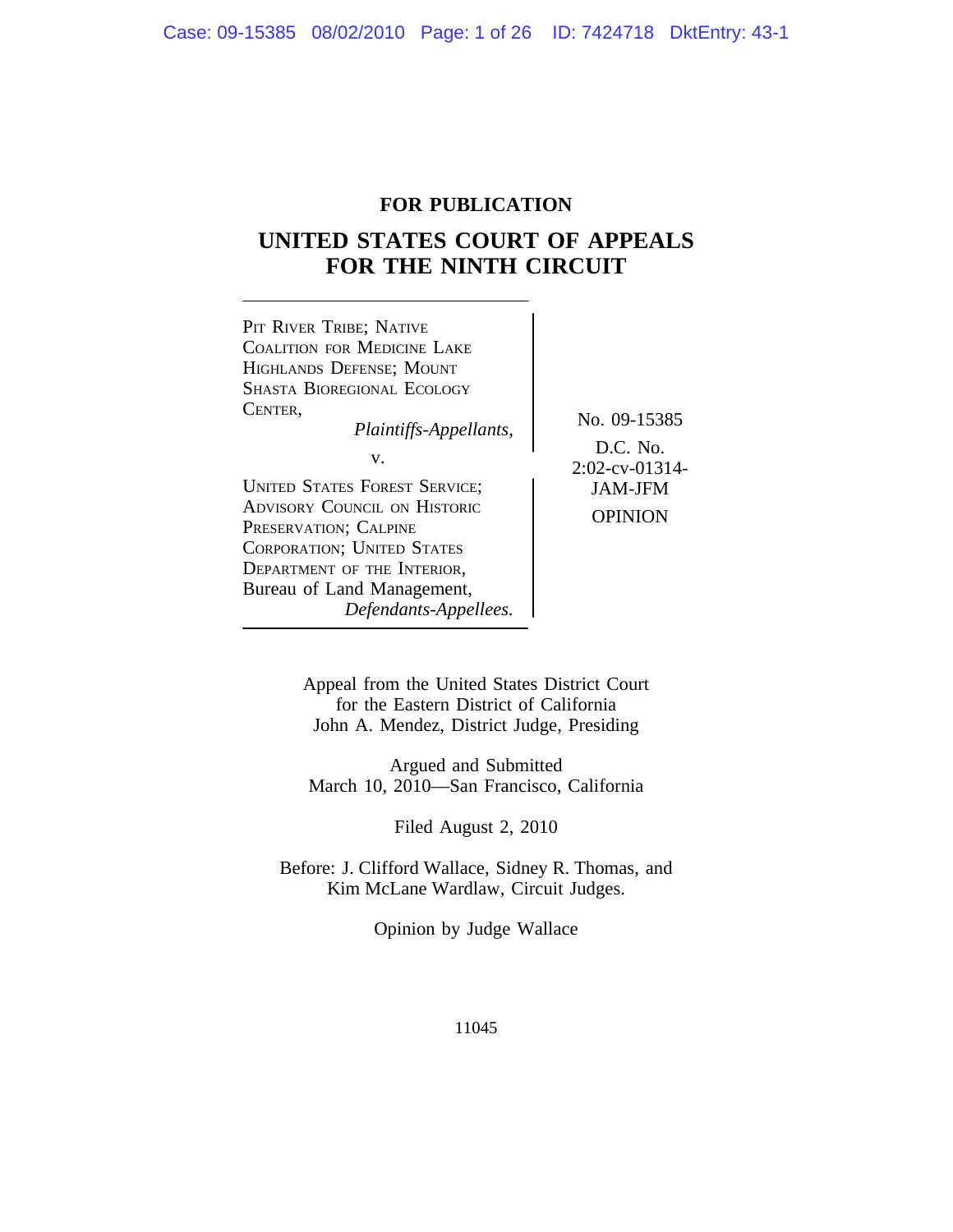### **COUNSEL**

Deborah A. Sivas, Esq., and James R. Williams, Environmental Law Clinic, Mills Legal Clinic at Stanford Law School, Stanford, California, for plaintiffs-appellants Pit River Tribe, et al.

Mary Gabrielle Sprague, Esq., Appellate Section, Environmental & Natural Resources Division, United States Department of Justice, Washington, D.C., for defendants-appellees Bureau of Land Management, United States Department of the Interior, United States Forest Service, and Advisory Council on Historic Preservation.

John A. Bryson, Esq., Holland & Hart LLP, Washington, D.C., for defendant-appellee Calpine Corporation.

#### **OPINION**

WALLACE, Senior Circuit Judge:

This appeal arises out of an action by the Pit River Tribe, the Native Coalition For Medicine Lake Highlands Defense, and Mount Shasta Bioregional Ecology Center (collectively Pit River) against the Bureau of Land Management (BLM), the United States Forest Service, the Advisory Council on Historic Preservation, and the Department of the Interior (collectively agencies), and against Calpine Corporation (Calpine). This case has already resulted in one appeal to this court, *Pit River Tribe v. United States Forest Service*, 469 F.3d 768, 772 (9th Cir. 2006) (*Pit River I*).

A detailed factual history of this case is provided in *Pit River I*. *Id*. at 772-78. We will reiterate that factual history only briefly here. The underlying litigation concerns Calpine's efforts to develop a geothermal power plant near Medi-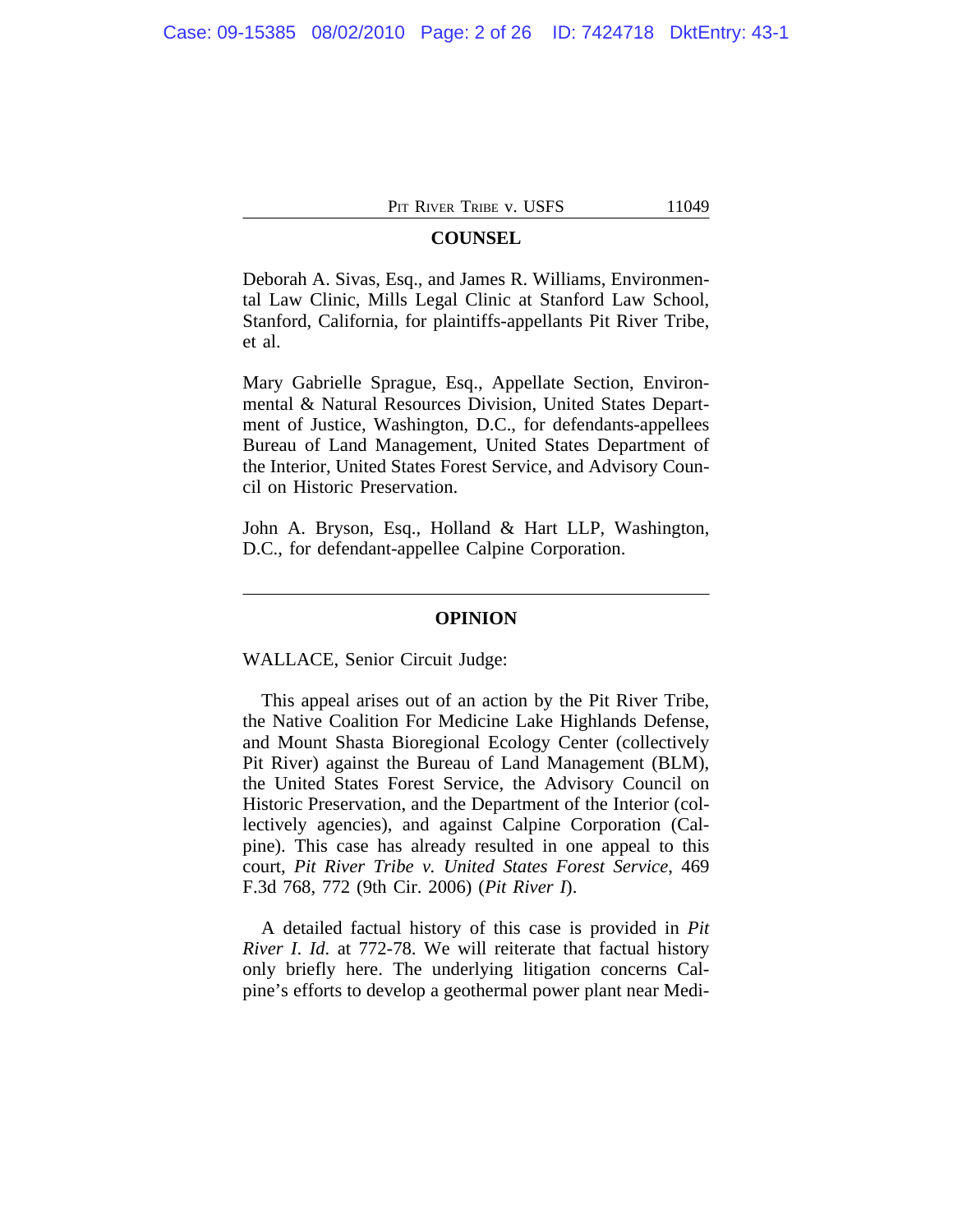cine Lake, an area of spiritual significance to the Pit River Tribe and other Native American tribes in the region. In June 1988, pursuant to the Geothermal Steam Act, 30 U.S.C. § 1001 *et seq*., the BLM entered into two geothermal leases for land in the Medicine Lake area with Calpine's predecessor. The leases provided for an initial term of ten years and "granted the lessee the exclusive right to drill for, extract, produce, remove, utilize, sell, and dispose of the geothermal resources" in the land, subject to certain stipulations and to applicable law. 469 F.3d at 775-76. In 1995, after preliminary exploration, Calpine submitted to the agencies a plan of utilization for the proposed power plant at issue in this litigation: the Fourmile Hill Geothermal Development Project (the Fourmile Hill Plant). *Id*. at 776. In May 1998, the BLM extended Calpine's leases for five years, pursuant to a then-operative regulation, 43 C.F.R. § 3203.1-4(c) (1998), which allowed a five-year extension of such a lease if the lessee met certain diligence requirements. *Pit River I*, 469 F.3d at 777. In September 1998, the agencies issued a final Environmental Impact Statement (EIS) for the Fourmile Hill Plant, *id*.; and, in May 2000, issued a Record of Decision (ROD) approving the plant, *id*. at 777-78. In 2002, the BLM extended Calpine's leases for another 40 years. *Id*. at 778. In granting this 40-year extension, the BLM relied on a regulation, 43 C.F.R. § 3203.1-3 (1998), which allowed such an extension if the lease was producing geothermal resources in "commercial quantities." *Id*. Thereafter, Pit River sued the agencies and Calpine in the United States District Court for the Eastern District of California, alleging that the agencies had violated various federal laws during the leasing and development process. *Id*. The district court entered summary judgment for the agencies and Calpine, and Pit River appealed. *Id*.

In *Pit River I*, we reversed the district court's summary judgment. We held, in part, that the agencies should have prepared an EIS *prior to* granting the May 1998 lease extensions. We determined, furthermore, that this error was not cured by the later, September 1998 EIS completed in connection with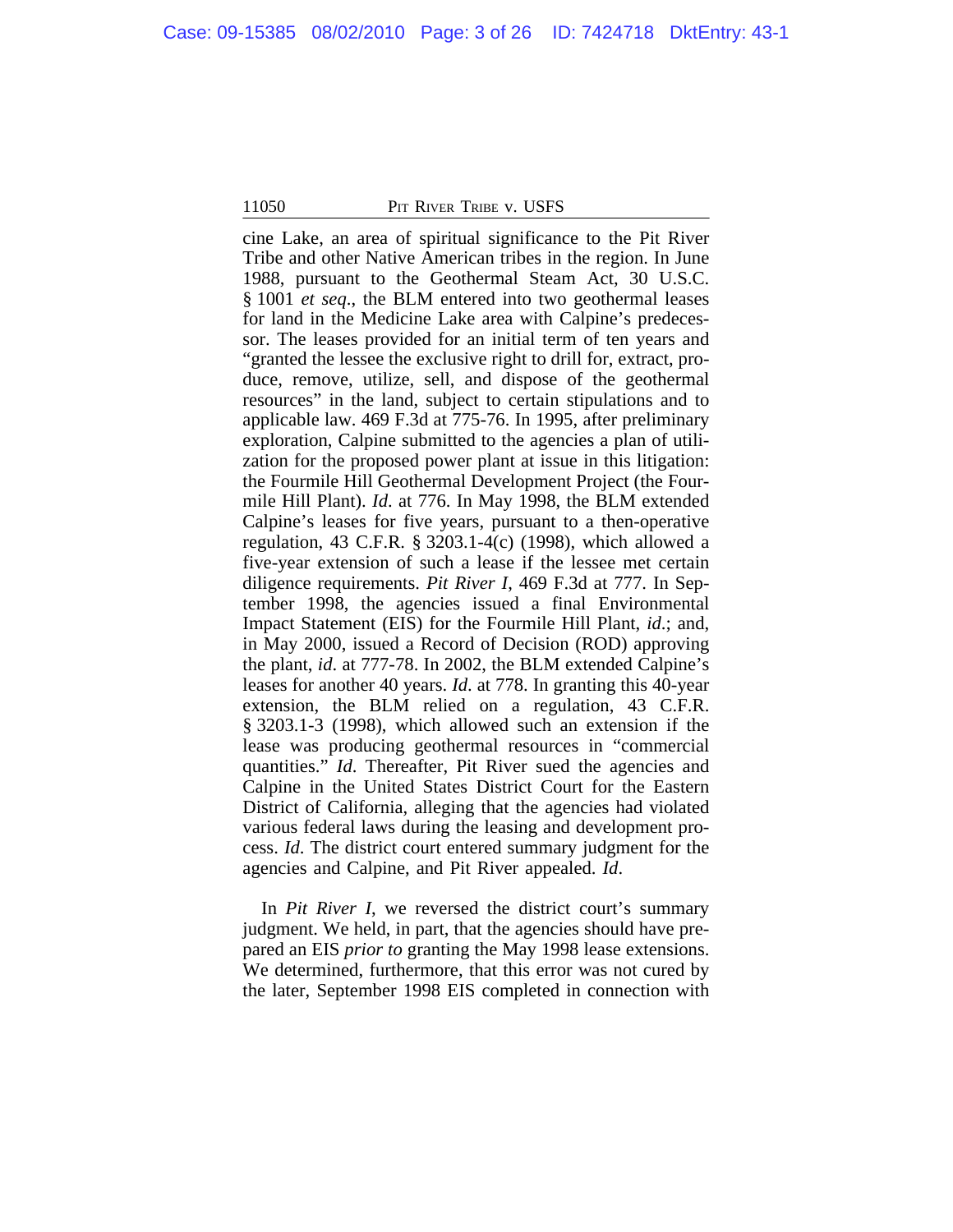the Fourmile Hill Plant approval process. *Id.* at 785-86. We held that the 1998 lease extensions "and the entire Fourmile Hill Plant approval process for development of the invalid lease rights" violated the National Environmental Policy Act (NEPA) and the National Historic Preservation Act (NHPA). *Id*. at 787. We also held that these NEPA and NHPA violations constituted a violation of the agencies' "minimum fiduciary duty to the Pit River Tribe." *Id*. at 788. We concluded:

The agencies violated their duties under NEPA and NHPA and their fiduciary duty to the Pit River Tribe by failing to complete an environmental impact statement before extending Calpine's leases in 1998. Hence, both the five-year lease extensions and the subsequent forty-year extensions must be undone. The rest of the project approval process, including the 1998 EIS, was premised on Calpine's possession of a valid right to develop the land and therefore must be set aside. . . . We reverse the district court's summary judgment in favor of the agencies, and direct the district court to enter summary judgment in favor of Pit River consistent with this opinion.

### *Id*.

On remand to the district court, the parties disputed the proper course to be followed. The agencies, joined by Calpine, argued that they need only reconsider the 1998 lease extensions and any subsequent decisions (*e.g.* the approval of the Fourmile Hill Plant and the 40-year lease extensions granted in 2002). Pit River argued that, because the original 1988 leases had expired by their terms, Calpine had no present lease rights remaining. Pit River argued that the leasing process must therefore begin from scratch, with the agencies treating Calpine as seeking a new initial lease. This would entail, among other things, a competitive bidding process. *See* 30 U.S.C. § 1003.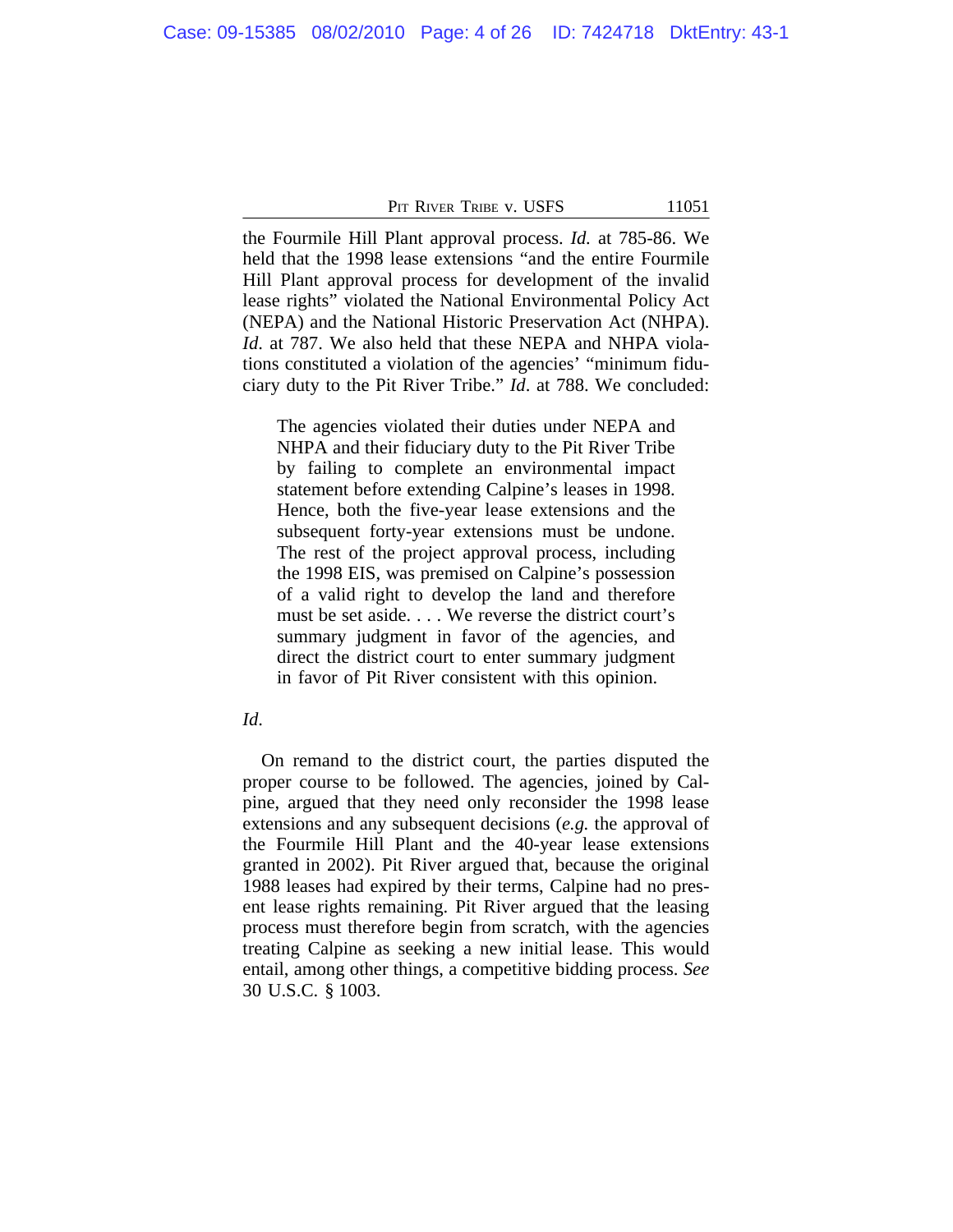After considering the parties' submissions, the district court entered summary judgment in favor of Pit River on the relevant claims. In its memorandum of decision, the district court considered, however, that the "court of appeals . . . . left this [c]ourt to specify terms of judgment that would satisfy the mandate." In its order remanding the case to the agencies, the district court enjoined Calpine from engaging in any surfacedisturbing activity pending proper NEPA and NHPA analysis and documentation. The district court also ordered the agencies to vacate the 1998 and 2002 lease extensions and the ROD approving the Fourmile Hill Plant. The district court remanded to the relevant agencies with instructions for the agencies to perform the proper NEPA and NHPA reviews, to conduct further consultation with Native American Tribes, and to prepare proper EIS documents regarding the lease extensions and the Fourmile Hill Plant plan of utilization.

The district court disagreed with Pit River's contention that the leasing process must begin anew. Reasoning that a "mere finding of a NEPA violation does not automatically and retroactively invalidate anything," the district court determined that it had discretion to preserve the lease extensions even if they were issued in violation of NEPA. The district court then determined that "the 1998 lease extension . . . took effect and the 1988 leases did not expire." The district court concluded that the agencies need not "withdraw the 1988 leasing decisions," but that the "BLM shall have absolute discretion to void or cancel the leases, deny lease extensions or unit commitment, and add or modify lease conditions." Pit River now appeals.

We first must assure ourselves that we have jurisdiction to hear this appeal. We must determine whether we can properly exercise jurisdiction pursuant to 28 U.S.C. § 1291 or 1292(a), or, in the alternative, whether we have jurisdiction over this appeal pursuant to the All Writs Act, 28 U.S.C. § 1651(a).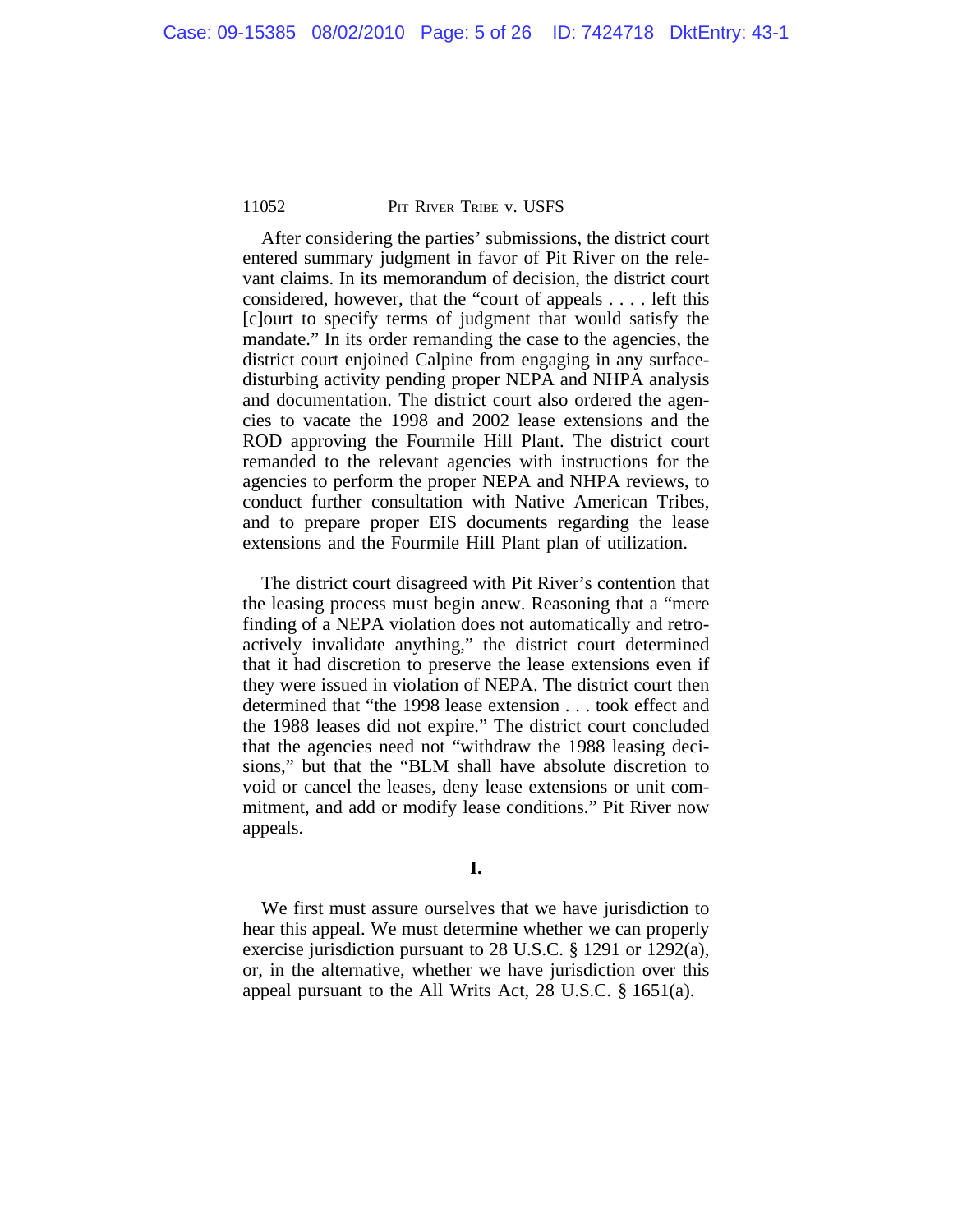### **A.**

The parties assert that appellate jurisdiction is appropriate under 28 U.S.C. § 1291. In this case, the district court entered summary judgment in favor of Pit River, pursuant to our order of remand. *See Pit River I*, 469 F.3d at 788. The district court then remanded this case to the relevant agencies for further proceedings, with instructions that the district court believed were necessary to effectuate the mandate of *Pit River I*. We conclude that the district court's entry of summary judgment and remand order do not constitute a "final decision" by the district court, and therefore jurisdiction cannot lie pursuant to section 1291.

**[1]** Under section 1291, appellate jurisdiction extends only to "final decisions of the district courts." Importantly, remand orders are generally not "final" decisions for purposes of section 1291. *Chugach Alaska Corp. v. Lujan*, 915 F.2d 454, 457 (9th Cir. 1990). A district court's remand order may be considered final in certain circumstances, however:

A remand order will be considered final where (1) the district court conclusively resolves a separable legal issue, (2) the remand order forces the agency to apply a potentially erroneous rule which may result in a wasted proceeding, and (3) review would, as a practical matter, be foreclosed if an immediate appeal were unavailable.

*Alsea Valley Alliance v. Dep't of Commerce*, 358 F.3d 1181, 1184 (9th Cir. 2004) (internal quotation marks and citation omitted); *see also Kaho v. Ilchert*, 765 F.2d 877, 880-81 (9th Cir. 1985); *Regents of Univ. of Cal. v. Heckler*, 771 F.2d 1182, 1186-87 (9th Cir. 1985) (*overruled on other grounds by Good Samaritan Hosp. v. Shalala*, 508 U.S. 402 (1993); *Stone v. Heckler*, 722 F.2d 464, 466-67 (9th Cir. 1983).

In *Alsea*, we discussed the circumstances in which a remand order may constitute an appealable final decision. In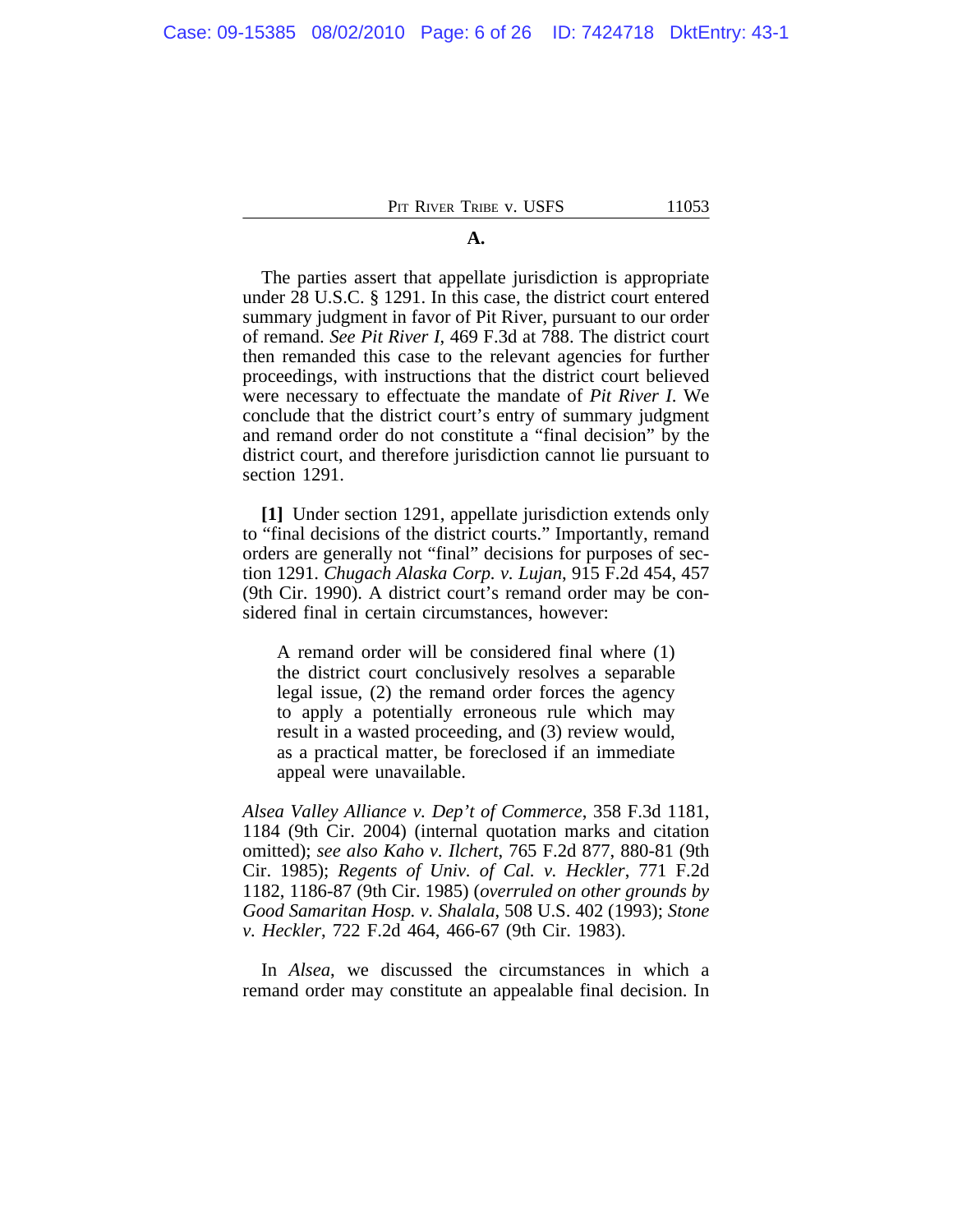that case, Alsea challenged a final rule promulgated by the National Marine Fisheries Service (Fisheries Service); the rule at issue pertained to the designation of certain salmon populations as "threatened" for purposes of the Endangered Species Act. *Id.* at 1183. The district court granted summary judgment to Alsea, and then remanded the case to the Fisheries Service for additional proceedings consistent with its decision. The district court directed the Fisheries Service to consider "the best available scientific information" on the issue presented. *Id*. The Fisheries Service agreed to comply with the court's directions and also announced that it would commence a comprehensive review of the policies at issue, including "a public rulemaking process to formulate [Endangered Species Act] listing standards for salmon . . . ." *Id*. The Oregon Natural Resources Council, fearing that the Service would not appeal the district court order, sought to intervene in the case as of right and simultaneously lodged a notice of appeal. *Id*. at 1184. The district court permitted the Oregon Natural Resources Council to intervene for purposes of appeal. *Id*.

**[2]** We concluded there that the district court's remand order did not constitute a final order appealable by the Oregon Natural Resources Council. We applied the three-part standard, set forth above, in making this determination. *Id*. We held that the remand order in *Alsea* failed to satisfy the third prerequisite, that "review would, as a practical matter, be foreclosed if an immediate appeal were unavailable." *Id*. (internal quotation marks omitted), *citing Collord v. United States Dep't of the Interior*, 154 F.3d 933, 935 (9th Cir. 1998). We explained that, generally, a remand order may be deemed a final order only where the *agency* appeals the remand: Because an agency cannot appeal its own decision, "only *agencies* compelled to refashion their own rules face the unique prospect of being deprived of review altogether." *Id*.

*Alsea* did not announce a hard-and-fast rule prohibiting a non-agency litigant from appealing a remand order. *See id*. at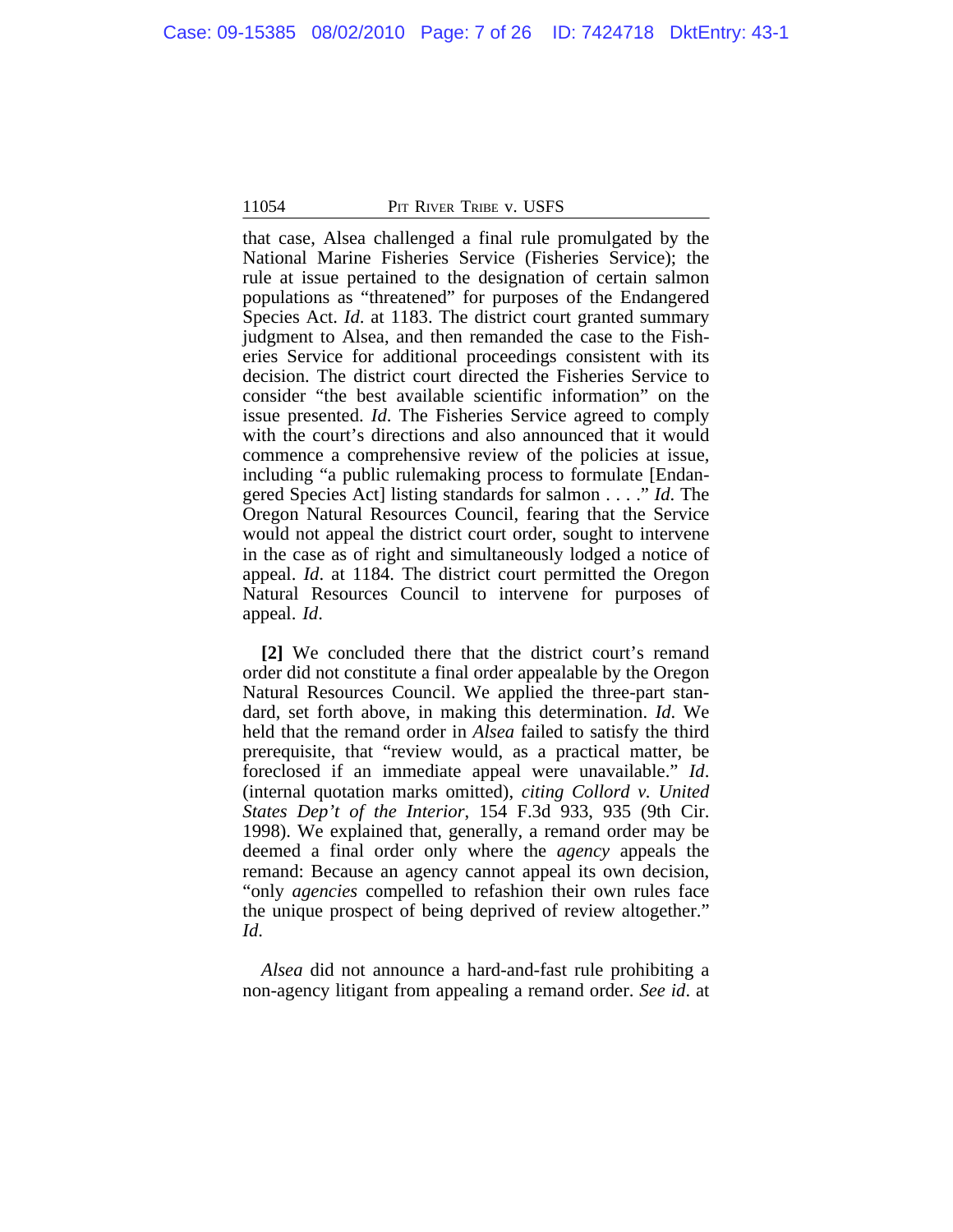1184 ("Although we conceive of none, there may be circumstances that would afford a non-agency litigant the ability to appeal a remand order, but we need not reach that question"). The Oregon Natural Resources Council, however, was not similarly-situated to an agency litigant. Instead, "no aspect of the district court's ruling [would] vitiate[ ] the Council's access to appellate review of the eventual outcome of the district court's decision." *Id*. at 1185. Indeed, we observed that "it [was] possible that the action taken by the Service on remand [would] provide the Council with all the relief it [was] seek[ing]." *Id*. Furthermore, the Oregon Natural Resources Council could participate during the public participation phase of the rulemaking process and would thereby have a chance to influence the formulation of new rules. *Id*. If the Council perceived the eventually resulting rule "to be unlawful and adverse to its interests," it could challenge the rule at that point. *Id*. But, we said that "[u]ntil all these contingencies have played out . . . any decision by us could prove entirely unnecessary." *Id*.

*Alsea*'s reasoning was echoed by the Eighth Circuit in *Izaak Walton League of America v. Kimbell*, 558 F.3d 751 (8th Cir. 2009). There, Wilderness Watch and several other organizations sued the United States Forest Service, alleging that its decision to construct a snowmobile trail was unlawful. *Id.* at 753. The district court entered summary judgment for the Forest Service on certain claims, but also determined that the environmental assessment prepared by the Forest Service for the trail project had been inadequate. As a result, the district court remanded the case to the agency, with instructions to prepare an EIS. *Id*. Certain intervenor parties appealed the portion of the district court's decision remanding to the Forest Service. The Eighth Circuit concluded that it had no jurisdiction to hear the appeal because the remand order was not a final decision. *Id*. at 762. Citing our decision in *Alsea*, the court observed that the *agency* might have been able to appeal the remand order. *Id.* at 763. But as the case stood, the remand order was not final.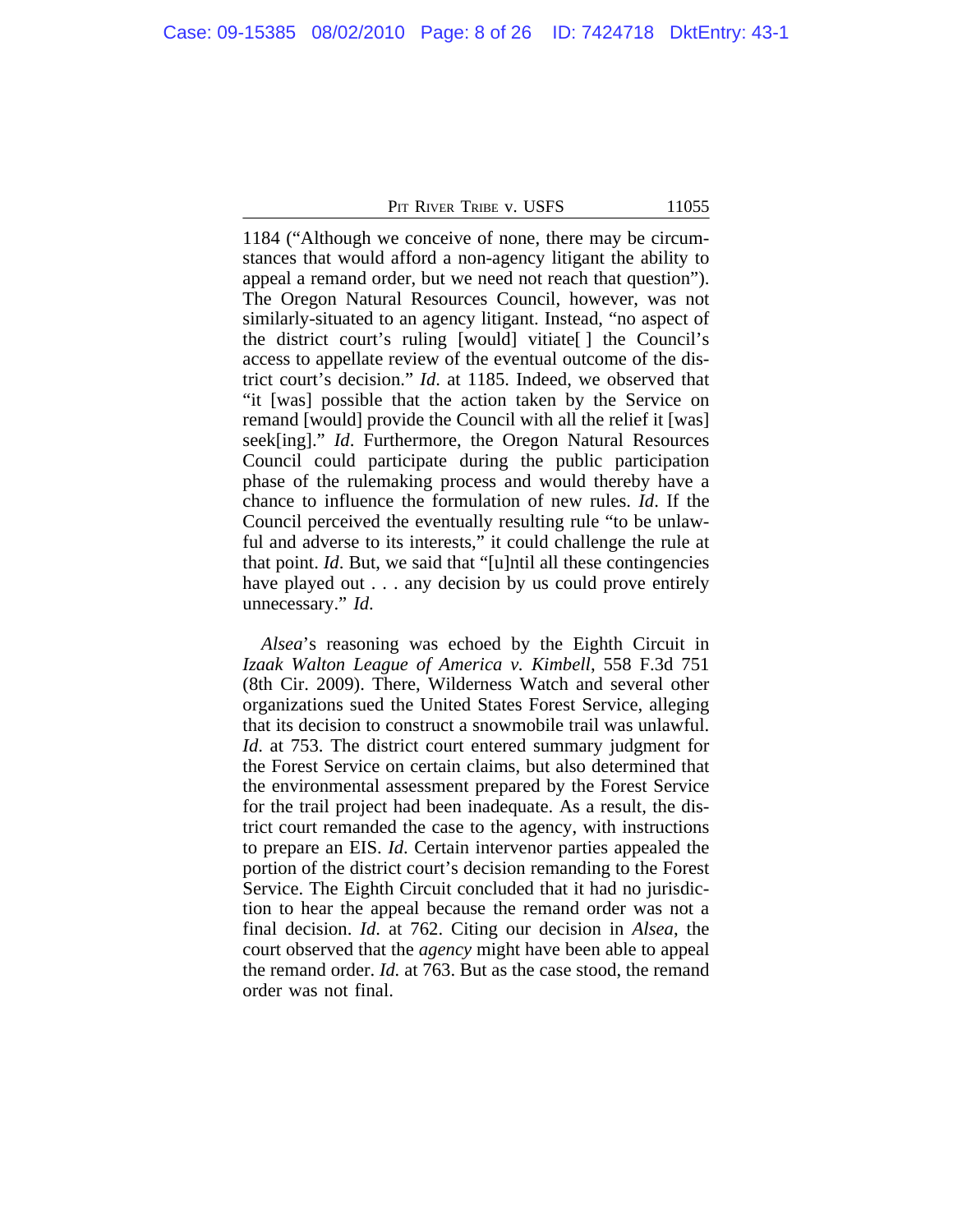While acknowledging that remand orders are generally not considered final for purposes of section 1291, Calpine argues here that the district court's remand order was effectively final because it "intended to dispose of the entire case." Calpine asserts that a remand order, accompanied by dismissal of the action, is the "equivalent of an order of dismissal" and appealable under section 1291. In support of its position, Calpine cites our decisions in *City of Santa Clara v. Andrus*, 572 F.2d 660 (9th Cir. 1978) and *Eluska v. Andrus*, 587 F.2d 996 (9th Cir. 1978).

**[3]** In this case, it is true that the district court ordered that any judicial action following remand "will be commenced by filing a new complaint initiating a new federal district court case." The reasoning of *Alsea* remains persuasive, however. Similar to the appellant in *Alsea*, Pit River will have an opportunity to participate in the agencies' processes on remand. Indeed, it is possible that the agencies may decide that no geothermal power production should occur on the land and decline to extend Calpine's leases. As in *Alsea*, any decision by this court may prove entirely unnecessary. *See Alsea*, 358 F.3d at 1185. As it stands now, the remand order is not a final order appealable under section 1291.

The authorities cited by Calpine, *City of Santa Clara* and *Eluska*, do not persuade us otherwise. *City of Santa Clara* is distinguishable. In that case, both the plaintiff *and* the relevant agency sought review of the district court's remand order. 572 F.2d at 663. *City of Santa Clara* therefore falls within the exception discussed in *Alsea*, which permits an agency's appeal of a remand order where the agency will otherwise be effectively foreclosed from appealing post-remand.

*Eluska* also does not establish the propriety of our jurisdiction in this case. Calpine cites *Eluska* as establishing the proposition that, where a district court intends to dispose of an entire case, a remand order is equivalent to an order of dismissal. We do not read *Eluska* as Calpine urges. In *Eluska*,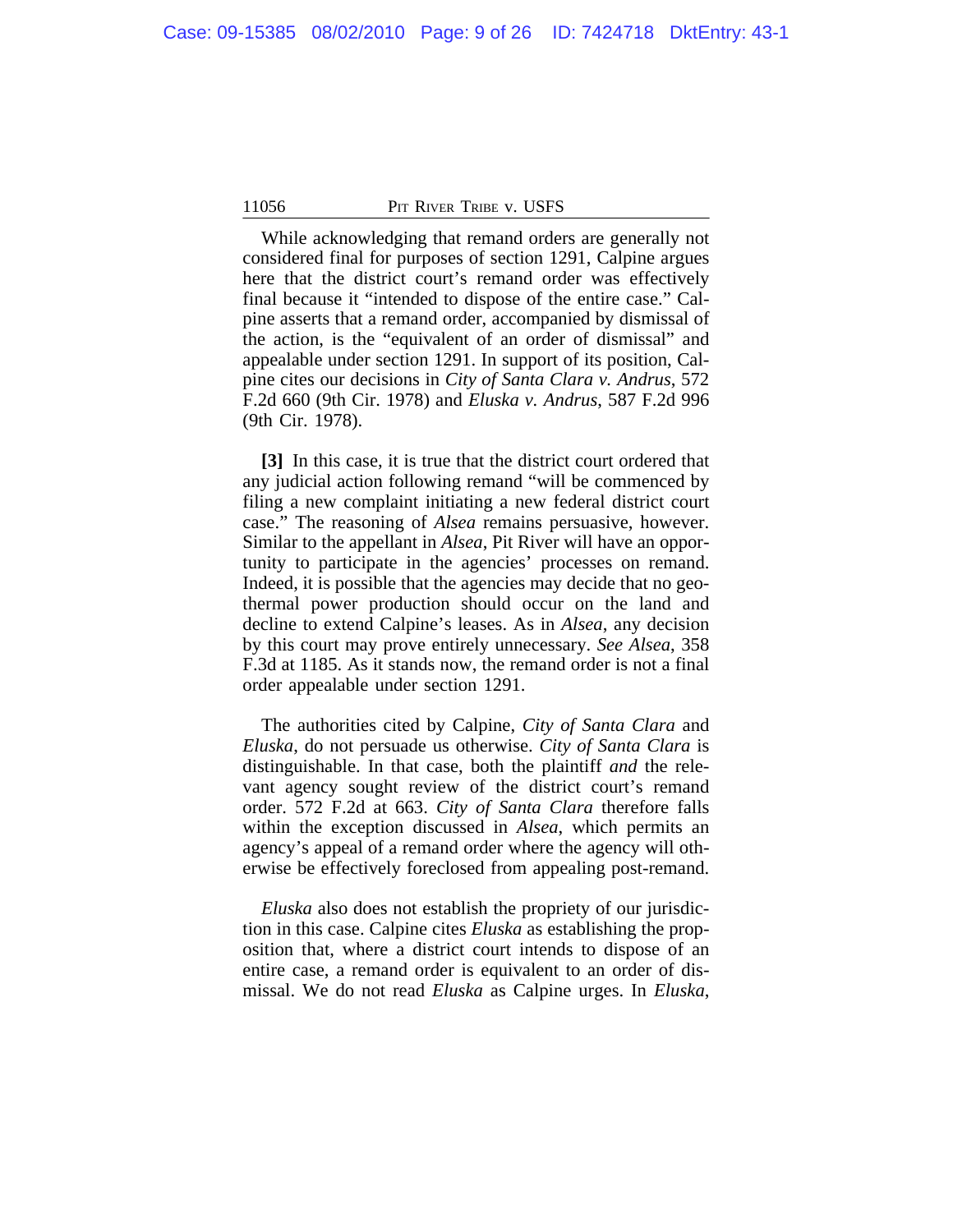the plaintiff applied for a land allotment pursuant to relevant federal law. After denial of her claim, the plaintiff sued the Secretary of the Interior, alleging that the agency wrongfully denied her claim. 587 F.2d at 997-98. She asserted several claims, including a due process right to a hearing, and a challenge to the agency's application of a use-and-occupancy requirement. *Id*. The district court agreed that the plaintiff had a right to a hearing and remanded, *id*. at 998, but denied plaintiff's motion for summary judgment regarding the use-andoccupancy issue. We held that there was no appealable final order, observing that "[n]either a remand order nor a denial of summary judgment is ordinarily final and appealable." *Id*. at 999. Plaintiff argued that the use-and-occupancy requirement was being applied incorrectly by the agency, rendering remand for a hearing futile. We stated that "in order to conclude that the judgement was final, we must first find that it was equivalent to an order of dismissal." *Id*. There, the district court had not even dismissed the case, but instead had "wished to retain jurisdiction." *Id*. at 1000. The discussion in *Eluska* of the "equivalent to an order of dismissal" referred only to the fact that the district court had not even dismissed the case, but instead had retained jurisdiction. *Id*. at 999. We do not read *Eluska* as holding that a remand accompanied by dismissal of the action in district court is always and necessarily a final order.

**[4]** We therefore hold that, under the principles applied in *Alsea*, the remand order here was not a final order for purposes of section 1291. *See generally Alsea*, 358 F.3d at 1184.

### **B.**

**[5]** Taking a different tack, Calpine asserts that we may exercise jurisdiction over this appeal because the district court's remand order was the equivalent of an interlocutory order refusing an injunction. *See, e.g.*, *Plata v. Davis*, 329 F.3d 1101, 1106 (9th Cir. 2003) ("[A] line of cases . . . permit[s] appellate jurisdiction over orders that have the 'practi-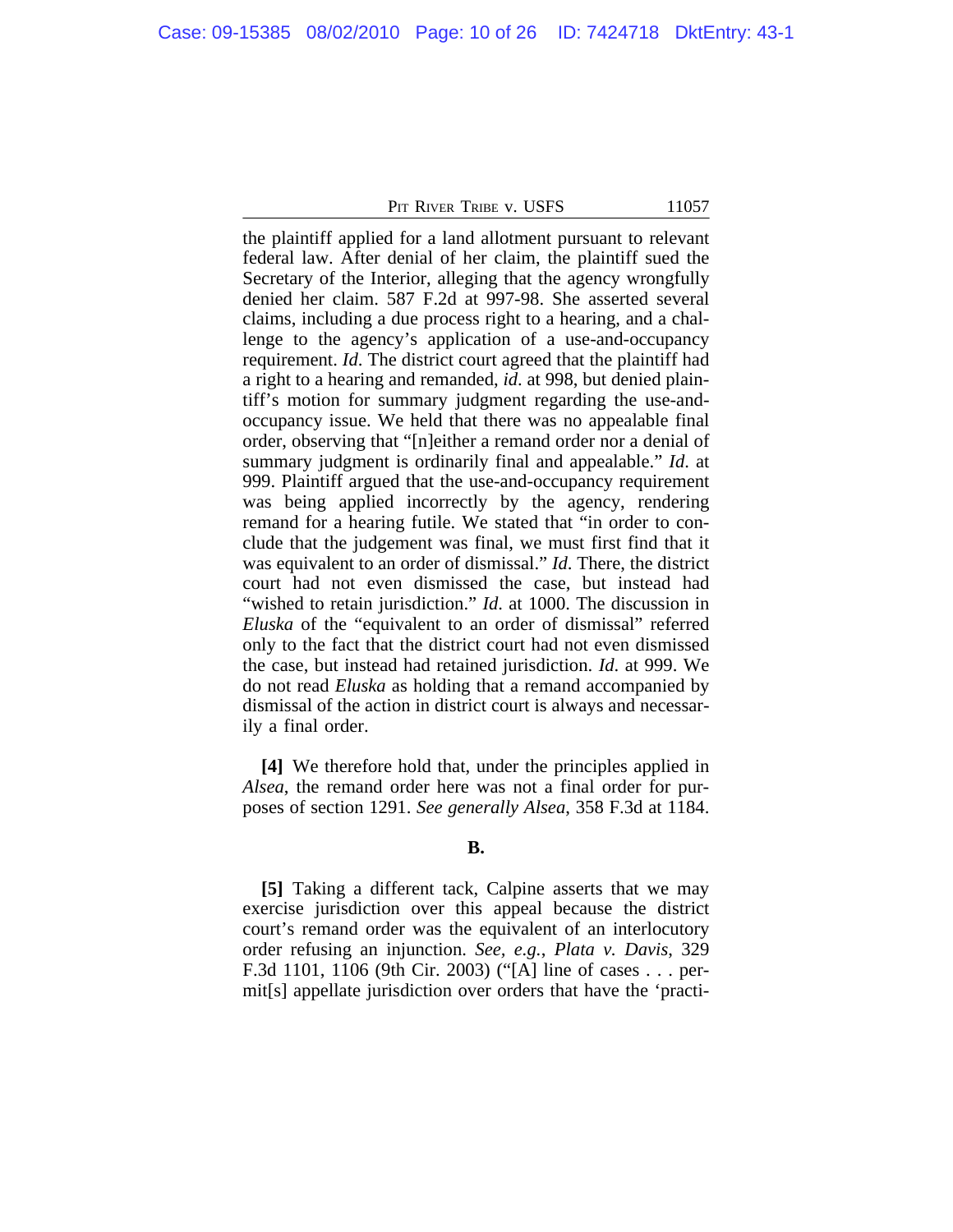cal effect' of granting, denying, or modifying injunctive relief") (internal citations omitted). We have jurisdiction over appeals from interlocutory orders of the district courts "granting, continuing, modifying, refusing or dissolving injunctions, or refusing to dissolve or modify injunctions . . . ." 28 U.S.C.  $§ 1292(a)(1)$ . We have described section  $1292(a)(1)$  as "a limited exception to the final-judgment rule," which should be construed "narrowly." *Alsea*, 358 F.3d at 1186. To be appealable under section 1292(a)(1), as having the "practical effect" of an injunction, the district court's order "must (1) have the practical effect of entering an injunction, (2) have serious, perhaps irreparable, consequences, and (3) be such that an immediate appeal is the only effective way to challenge it." *Calderon v. United States Dist. Court for the Cent. Dist. of Cal.*, 137 F.3d 1420, 1422 n.2 (9th Cir.1998); *see also Carson v. Am. Brands, Inc.*, 450 U.S. 79 (1981).

However, the district court's remand order was not tantamount to an order respecting an injunction for purposes of section  $1292(a)(1)$ . Calpine's argument fails because it is based on a misstatement of Pit River's position. Calpine's argument proceeds as follows: on remand to the district court following *Pit River I*, Pit River asked the district court to "set[ ] aside the geothermal leases issued in 1988," which relief "would have required BLM to cancel those leases and therefore would have constituted" injunctive relief. Calpine misconstrues Pit River's argument, because Pit River did not request the cancellation or invalidation of the original 1988 leases. Instead, Pit River's position was that the original 1988 leases had expired *by their own terms*; that is, the leases had terminated in 1998 upon expiration of their 10-year terms. Pit River did not ask the district court to issue an injunction or the equivalent of an injunction. *See, e.g.*, Black's Law Dictionary (8th ed. 2004) (defining "injunction" as "[a] court order commanding or preventing an action"). Pit River simply asserted that, on remand proceedings before the agency, the original 1988 leases could not be extended as a matter of law, such that Calpine could receive only an entirely new lease.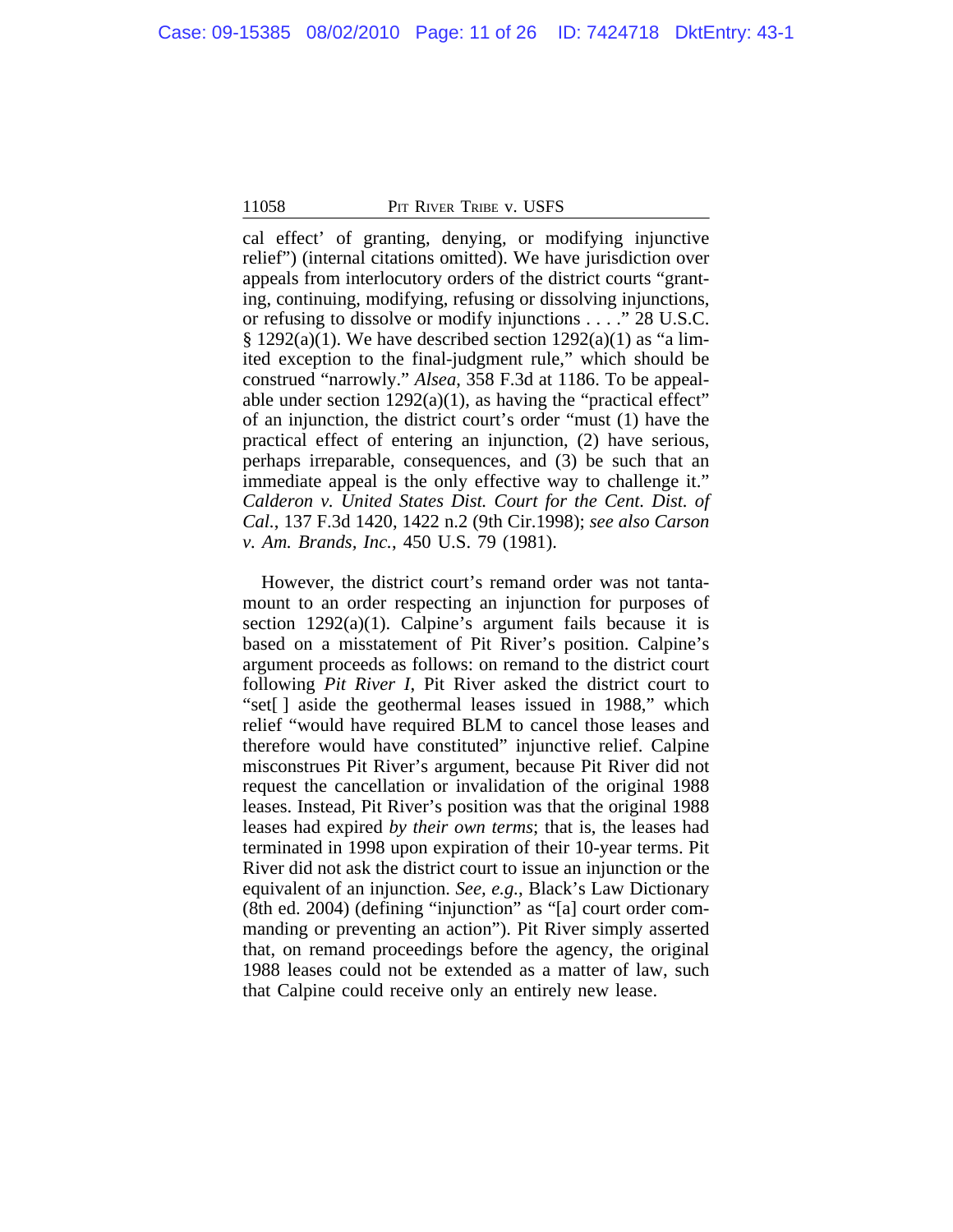**[6]** Here again, the *Alsea* case is instructive. There, we rejected a party's assertion that a remand order had the " 'practical effect' of granting an injunction." *Alsea*, 358 F.3d at 1186. In *Alsea*, the district court had declared an agency listing under the Endangered Species Act unlawful and set the listing aside. We concluded that the district court's order was not equivalent to an injunction because it did not compel the relevant agency to take or refrain from any action. We explained that:

the only aspect of the summary judgment that remotely resembles injunctive relief is that it prohibits, as a practical matter, the enforcement of the Service's listing decision as is. It would be far too tenuous, however, to maintain that this is the practical equivalent of "enjoining" the Service. Taken to its logical end, such reasoning would classify as "injunctive" all declaratory relief that deems an agency rule unlawful.

*Alsea*, 358 F.3d at 1186. Similarly, the remand order at issue here cannot be construed as an order granting or denying an injunction; therefore, we lack appellate jurisdiction pursuant to section  $1292(a)(1)$ .

#### **C.**

**[7]** The agencies and Calpine argue, in the alternative, that we are given jurisdiction to hear this appeal by the All Writs Act, 28 U.S.C. § 1651(a). The All Writs Act, section 1651(a), provides that "all courts established by Act of Congress may issue all writs necessary or appropriate in aid of their respective jurisdictions and agreeable to the usages and principles of law." Of relevance here, the "writ of mandamus has traditionally been used . . . 'to confine an inferior court to a lawful exercise of its prescribed jurisdiction or to compel it to exercise its authority when it is its duty to do so.' " *Will v. United*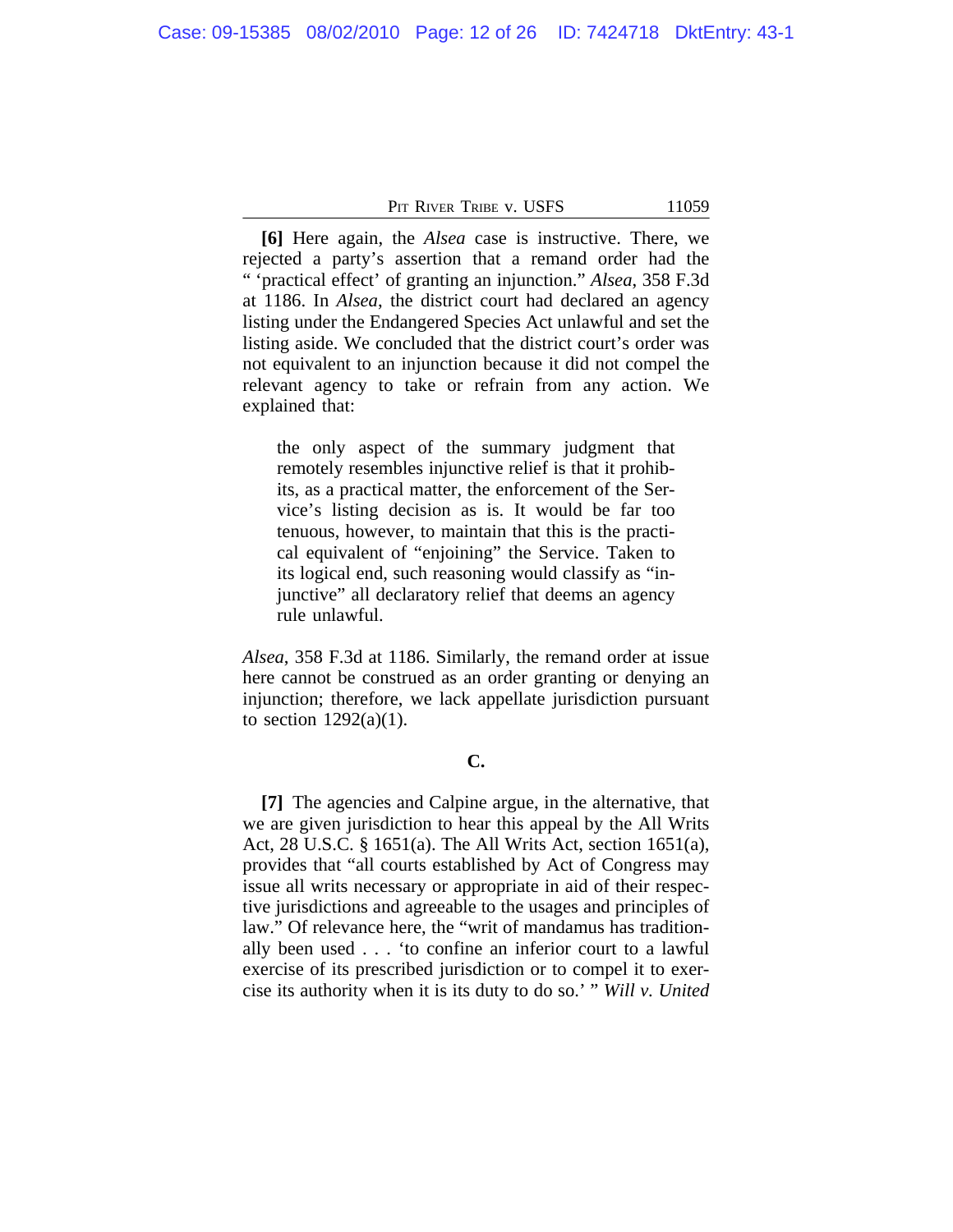*States*, 389 U.S. 90, 95 (1967), *quoting Roche v. Evaporated Milk Ass'n*, 319 U.S. 21, 26 (1943).

**[8]** In *Vizcaino v. United States District Court*, we stated that "when a lower court obstructs the mandate of an appellate court, mandamus is the appropriate remedy. . . ." 173 F.3d 713, 718-19 (9th Cir. 1999). We stated that mandamus is justified to protect "the supervisory role of the courts of appeals within the federal judicial system," and because "litigants" who have proceeded to judgment in higher courts should not be required to go through that entire process again . . . ." *Id*. at 719 (internal citations and quotation marks omitted). We said, further:

Mandamus to compel an inferior court to follow an appellate mandate is closely related to the doctrine of law of the case. The Supreme Court long ago emphasized that when acting under an appellate court's mandate, an inferior court is bound by the decree as the law of the case; and must carry it into execution, according to the mandate. . . . On remand, a trial court can only consider any issue not expressly or impliedly disposed of on appeal. . . . District courts must implement both the letter and the spirit of the mandate, taking into account the appellate court's opinion and the circumstances it embraces.

*Id*. (internal quotation marks and citations omitted).

**[9]** Although Pit River does not style its appeal as a request for a writ of mandamus, we may construe an appeal as a petition for a writ of mandamus to compel compliance with an earlier appellate decision. *See Brown v. Baden*, 815 F.2d 575, 576 (9th Cir. 1987). So construed, we next determine whether we may examine the district court's remand order pursuant to *Vizcaino* and other relevant authority. In this regard, the essence of Pit River's appeal is that the district court's entry of summary judgment and order remanding to the agencies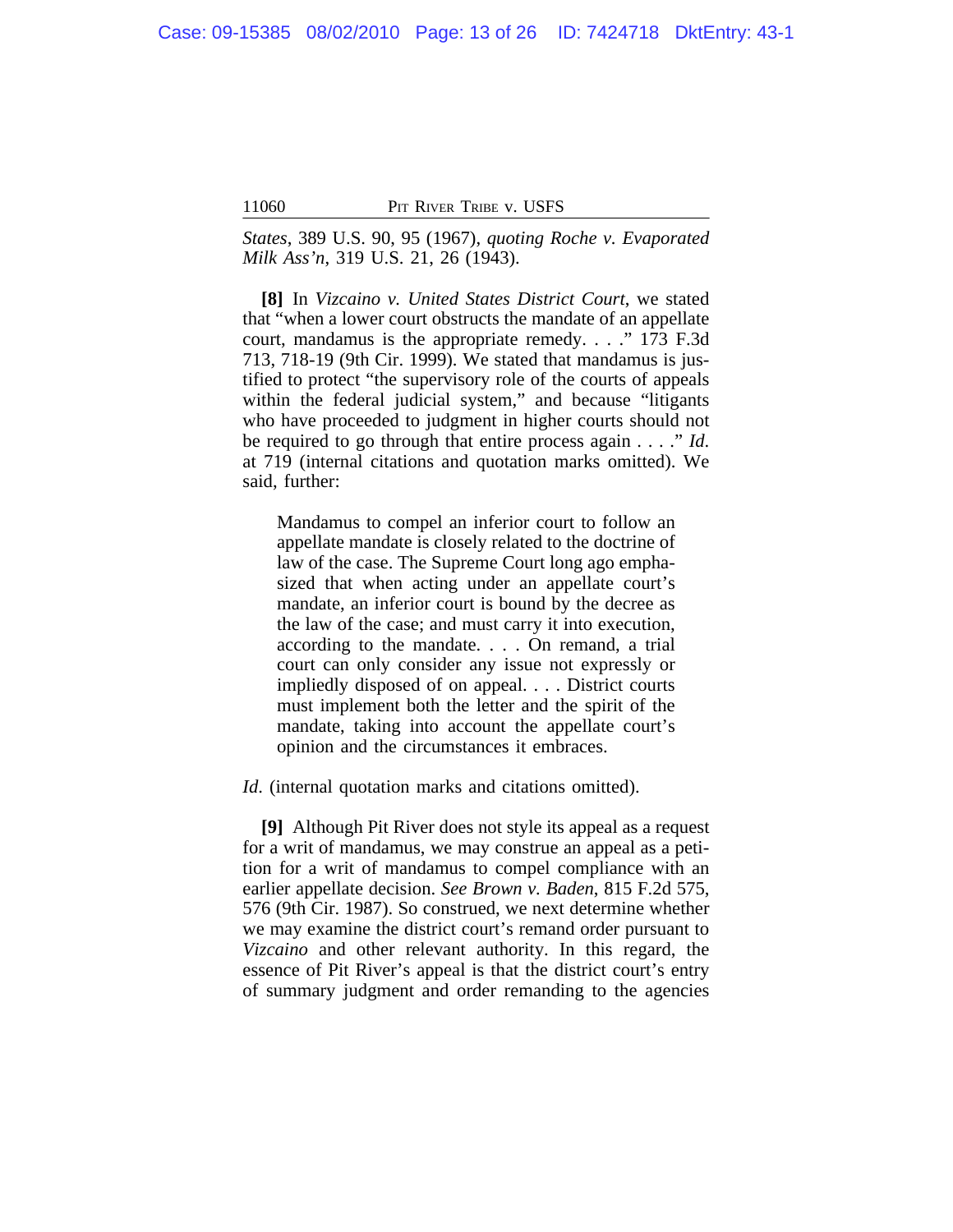| PIT RIVER TRIBE V. USFS |  |
|-------------------------|--|
|-------------------------|--|

violated our mandate as contained in our *Pit River I* opinion. *Vizcaino* would recognize jurisdiction pursuant to the All Writs Act to consider whether the district court's orders implemented the letter and spirit of our *Pit River I* mandate.

We acknowledge a different line of cases that authorizes the issuance of a writ of mandamus under the All Writs Act in "extraordinary cases." To determine whether this case is "extraordinary," we have considered five questions, known as the *Bauman* factors:

(1) whether the petitioner has no other means, such as a direct appeal, to obtain the desired relief; (2) whether the petitioner will be damaged or prejudiced in any way not correctable on appeal; (3) whether the district court's order is clearly erroneous as a matter of law; (4) whether the district court's order is an oft repeated error or manifests a persistent disregard of the federal rules; and (5) whether the district court's order raises new and important problems or issues of first impression.

*Perry v. Schwarzenegger*, 591 F.3d 1147, 1156 (9th Cir. 2010), *citing Bauman v. United States District Court*, 557 F.2d 650, 645-55 (9th Cir. 1977). As we have said, not all factors need be met. *Cole v. United States District Court*, 366 F.3d 813, 817 (9th Cir. 2004) ("Evidence showing that all the *Bauman* factors are affirmatively presented by a case does not necessarily mandate the issuance of a writ, nor does a showing of less than all, indeed of only one, necessarily mandate denial; instead, the decision whether to issue the writ is within the discretion of the court."). *Bauman* provides a framework for analysis, but the factors should not be mechanically applied. *Id.*

**[10]** *Vizcaino* stated that reliance on the *Bauman* factors is "misplaced" where "mandamus is sought on the ground that the district court failed to follow the appellate court's man-

11061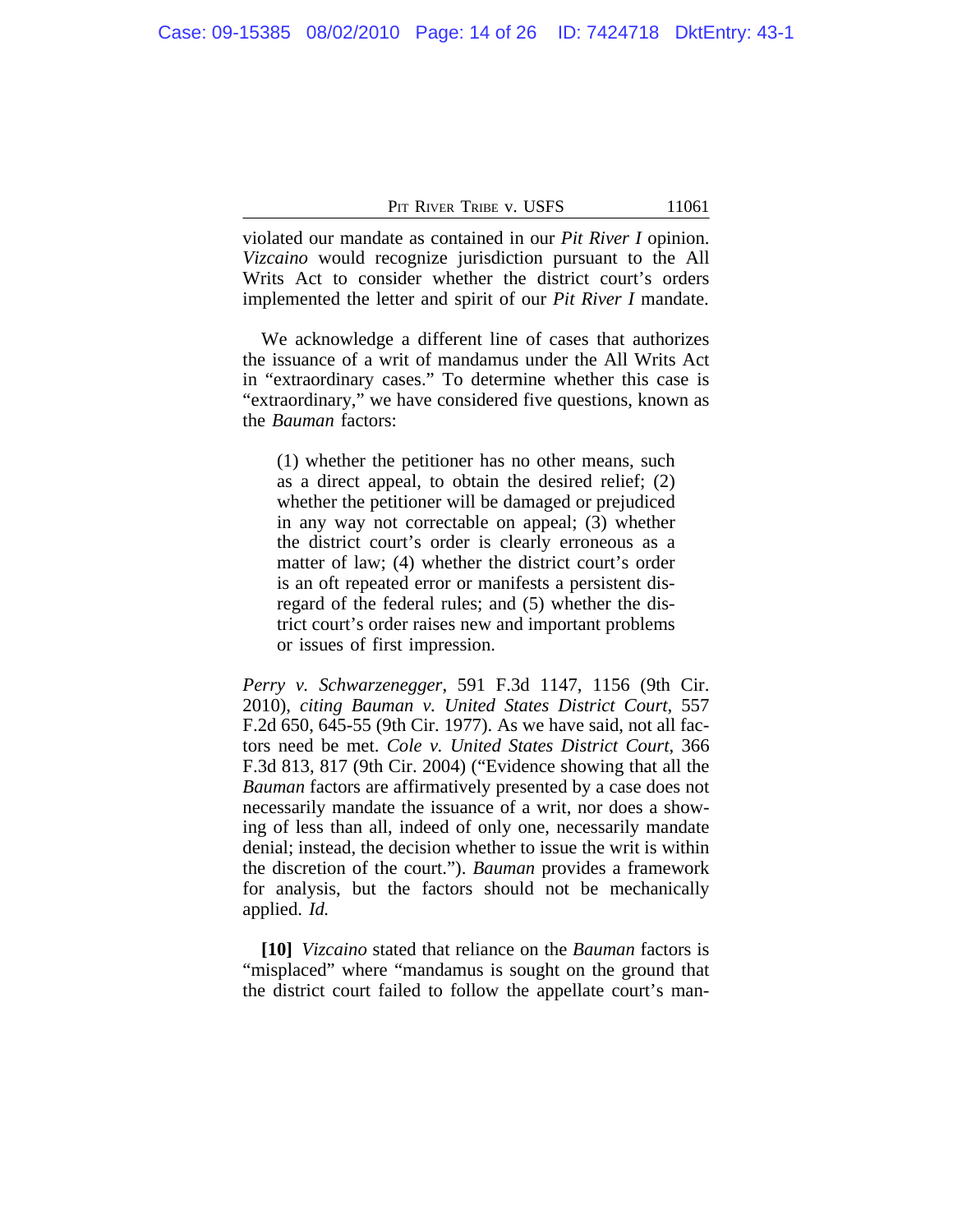date." *Vizcaino*, 173 F.3d at 719.**<sup>1</sup>** Here, it appears that this case would meet the requirements of *Vizcaino* and *Bauman*.

### **II.**

Moving to the merits of the case, we review de novo the district court's compliance with the mandate of our court. *United States v. Kellington*, 217 F.3d 1084, 1092 (9th Cir. 2000). We review for an abuse of discretion the district court's equitable orders. *United States v. Washington*, 157 F.3d 630, 642 (9th Cir. 1998). Because questions of law are reviewed de novo, a district court "abuses its discretion when its equitable decision is based on an error of law." *Id*. We must determine whether the district court's order interfered with an issue that was "expressly or impliedly disposed of on appeal" in *Pit River I*, and whether the district court's order "implement[ed] both the letter and the spirit of the mandate, taking into account the [*Pit River I*] opinion and the circumstances it embraces." *Vizcaino*, 173 F.3d at 719 (internal quotation marks and citation omitted).

#### **A.**

Pit River first argues that Calpine's leases are not capable of extension as a matter of law and that the district court erred by leaving open the possibility that Calpine's leases could be extended by the agencies on remand. Pit River argues: (1) the

**<sup>1</sup>**Relying solely on the circumstance that two of our cases subsequent to our *Bauman* opinion asserted mandamus jurisdiction over challenges to whether the district court followed our remand order without specifically citing *Bauman*, *Vizcaino* took the position that *Bauman* did not apply to mandamus petitioners dealing with whether the district court followed an appellate court mandate. *Vizcaino*, 173 F.3d at 719. Nothing in *Bauman* allows for this exception and indeed it has not even been alluded to in the subsequent 22 years after we filed *Bauman* until *Vizcaino*. *Vizcaino's* disagreement with the *Bauman* factors respected whether those factors were necessary and appropriate to apply to a situation where the complaint on appeal was a district court's noncompliance with an appellate mandate.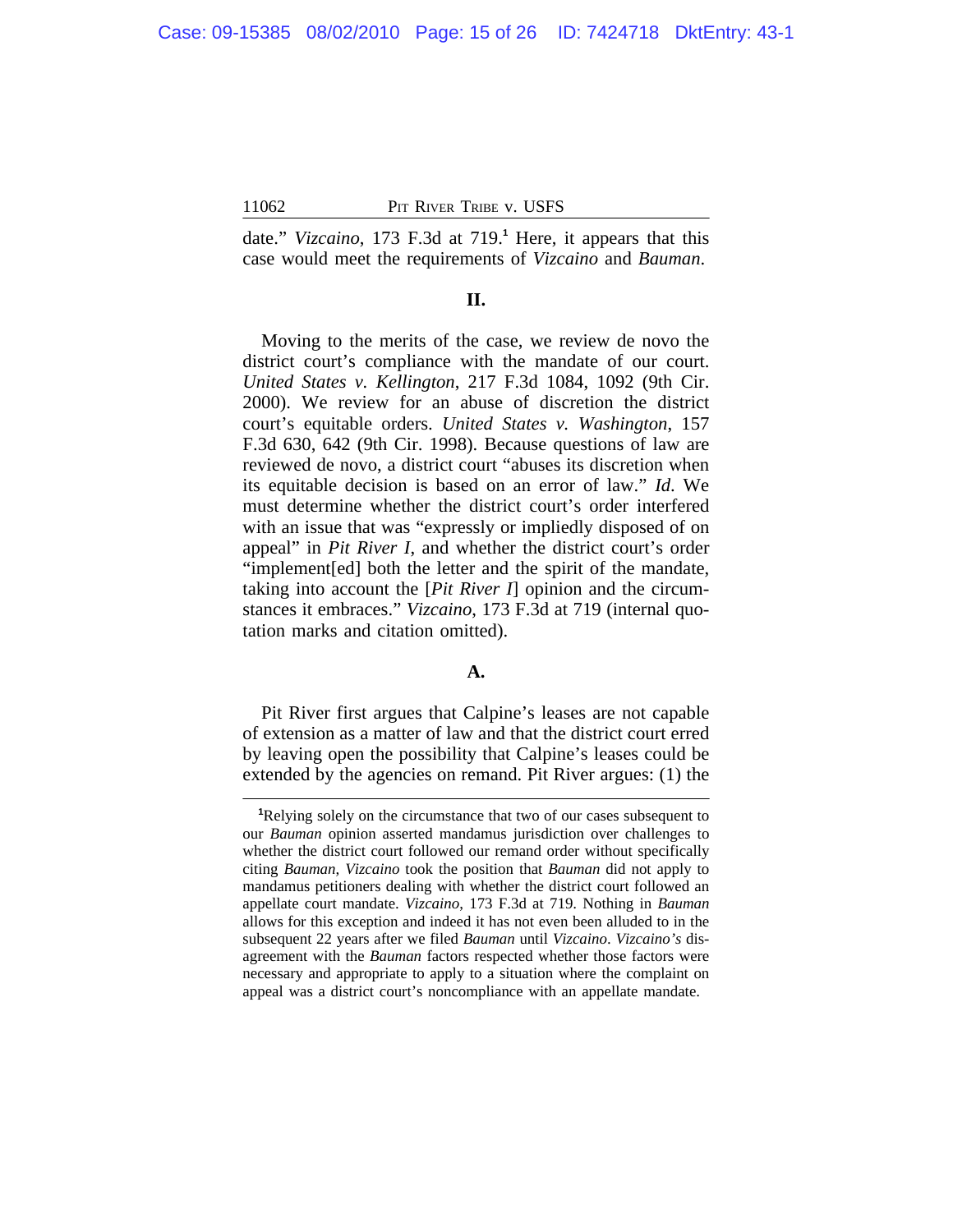original 1988 leases expired in 1998, pursuant to their express terms and pursuant to Congress's policy decision that the initial term of a geothermal lease should be ten years, *see* 30 U.S.C. § 1005(a), and (2) *Pit River I* directed that the extensions "must be undone." Based on these considerations, Pit River argues that Calpine has no present lease rights, under either the original 1988 leases or any extensions. According to Pit River, even if the agencies fulfill their obligations on remand and determine that lease extensions are appropriate, the leases have expired according to their terms and, as a matter of law, cannot be extended. As a necessary consequence, Pit River asserts, Calpine must start the leasing process from scratch. We now take up these issues.

### **1.**

**[11]** We first address Pit River's argument that the leasing process must begin anew. As set forth above, Pit River argues that the original leases have expired and the leasing process must start over. We cannot accept Pit River's argument. By this logic, any successful challenge to a lease *extension* could undo an entire lease relationship. A litigant could, by challenging a lease extension alone, force a lessee into a de novo leasing process, including competitive bidding. Pit River's argument would render superfluous the statute of limitations for challenging an initial lease decision. In *Pit River I*, however, we held that the statute of limitations had run on any challenge to the original 1988 leases. 469 F.3d at 781. If we were to accept Pit River's argument, a litigant who was timebarred from challenging an initial lease could attain the same result, stripping a lessee of *all* contractual rights, simply by mounting a successful challenge to the most recent lease *extension*. In light of these considerations, we hold that a successful challenge to a lease extension results only in the undoing of the extension. The agency may properly reconsider its decision to extend the leases. This is the course of action we contemplated in *Pit River I*, wherein we stated that the *extensions* "must be undone" and the decisions that followed them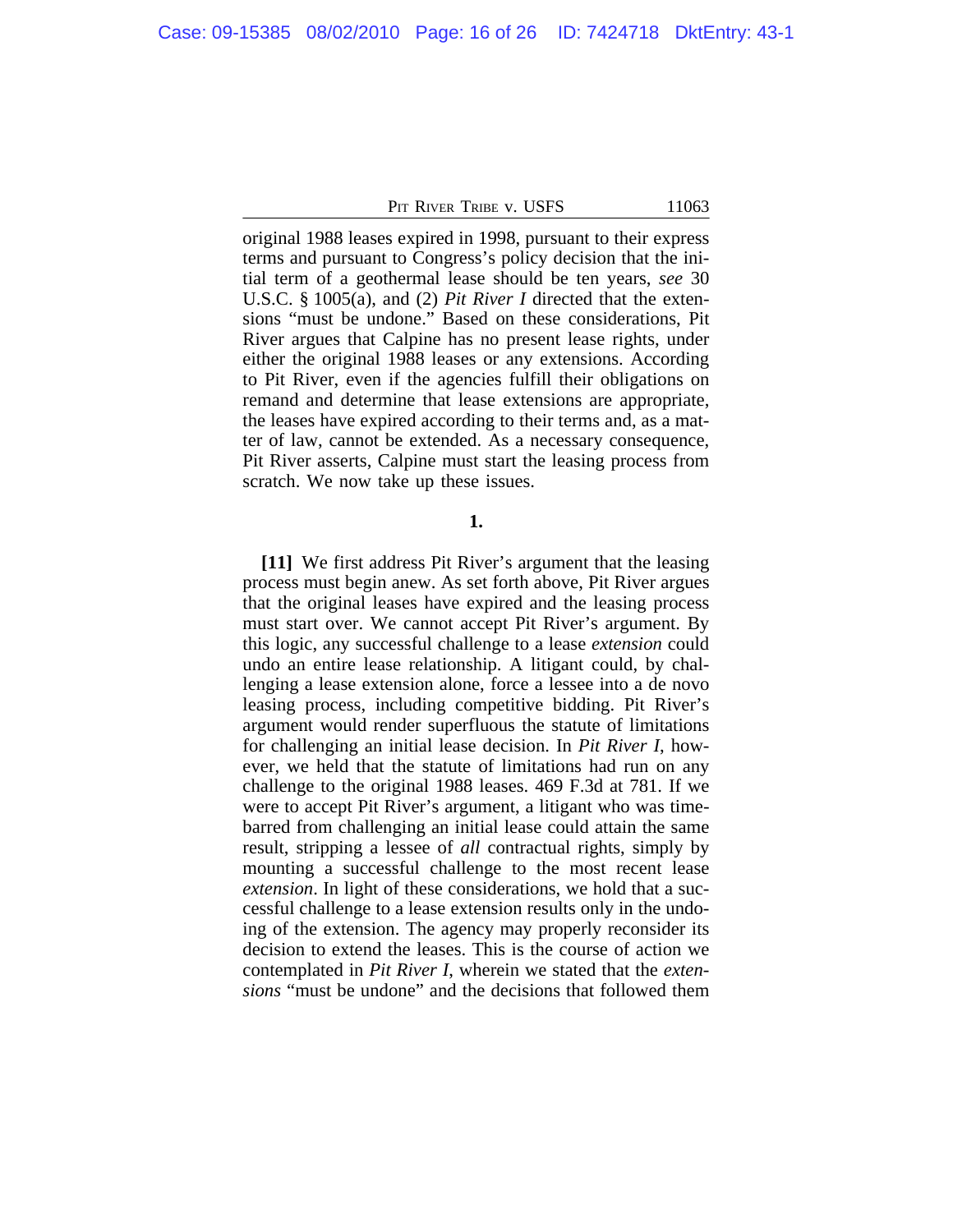"must be set aside." *Id.* at 788. In this case, we conclude that Pit River's challenge to extension of Calpine's leases requires reconsideration of the *extensions*, not a de novo leasing process.

A consideration of the relief commonly awarded for NEPA violations lends further support to this course of action. Our courts have long held that relief for a NEPA violation is subject to equity principles. For example, in *Conner v. Burford*, we held that certain gas leases need not be invalidated, even though those leases had been sold in violation of NEPA. 848 F.2d 1441, 1461 (9th Cir. 1988). Rather, we held that it was sufficient to enjoin "any surface-disturbing activity to occur on any of the leases until they have fully complied with NEPA" and to instruct that "future environmental analysis by the federal agencies shall *not* take into consideration the commitments embodied in the . . . leases already sold." *Id*.; *see also N. Cheyenne Tribe v. Norton*, 503 F.3d 836, 842 (9th Cir. 2007) ("a NEPA violation is subject to traditional standards in equity for injunctive relief and does not require an automatic blanket injunction against all development"); *Oregon Natural Res. Council v. B.L.M.*, 470 F.3d 818, 823 (9th Cir. 2006) (holding the BLM's environmental assessment of a project was inadequate, and instructing the district court "to enjoin the remainder of the . . . project until the BLM provides a revised Environmental Assessment, including the required hard look at cumulative impacts of the logging already completed on contiguous habitat areas or neighboring habitat areas to be impacted by contemplated future sales").

Similarly, in *Sierra Club v. Bosworth*, we considered the appropriate relief for an agency's failure to make a reasoned decision. 510 F.3d 1016, 1033 (9th Cir. 2007). In that case, we held that an agency failed to show it made a reasoned decision to promulgate a "categorical exclusion" for certain projects. *Id*. at 1018. As to relief, we observed that "the public interest favor[s] issuance of an injunction because allowing a potentially environmentally damaging program to proceed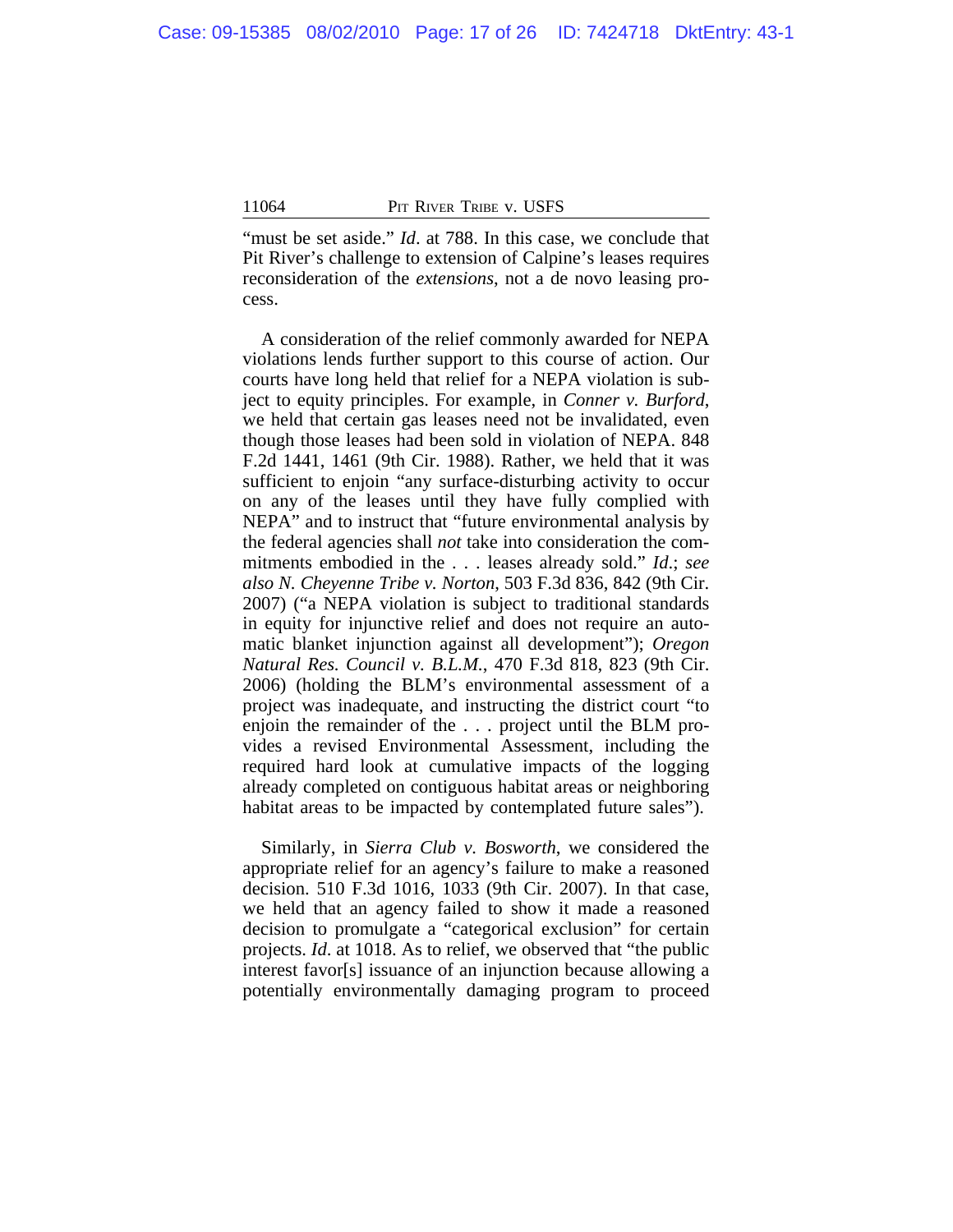without an adequate record of decision runs contrary to the mandate of NEPA." *Id*. at 1033. Nevertheless, in balancing the hardships, we "recognize[d] that the challenged [categorical exclusion] was promulgated in 2003 and many individual projects already have been approved and are in operational stages." *Id.* at 1034. In light of these countervailing interests, therefore, we remanded to the district court "with instructions to enter an injunction precluding the Forest Service from implementing the [categorical exclusion] pending its completion of an adequate assessment." *Id*. However, we ordered the injunction to "be limited to those projects for which the Forest Service did not issue approval prior to the initiation of this lawsuit," and left to the district court's discretion "the decision as to which projects approved after the lawsuit was filed are appropriate to exclude from the injunction because they are at or near completion." *Id*.

**[12]** As these cases demonstrate, here the district court had discretion to determine an appropriate remedy for the agencies' NEPA violations. The district court's remand order sought to approximate what would have happened had the agencies used the proper procedures in 1998. That is, Calpine would have been awaiting the agencies' decision, based on a valid EIS, as to whether to extend the leases. Calpine would not have faced a full competitive bidding process. This is consistent with both the letter and the spirit of our directive in *Pit River I*. The district court's remand order requires that the agencies' decisions to extend Calpine's leases be "undone," void, as if they never happened. On remand, the agencies will now reconsider the relevant decisions, with a proper record and with proper environmental assessments. Contrary to Pit River's assertion, the district court did not "reinstate" the original 1988 leases. The original 1988 leases are merely deemed capable of extension on remand. Accordingly, the district court did not abuse its equitable powers in ordering that the original 1988 leases be treated as capable of extension. Instead, the district court placed the parties as closely as possible to where they would and should have been in 1998: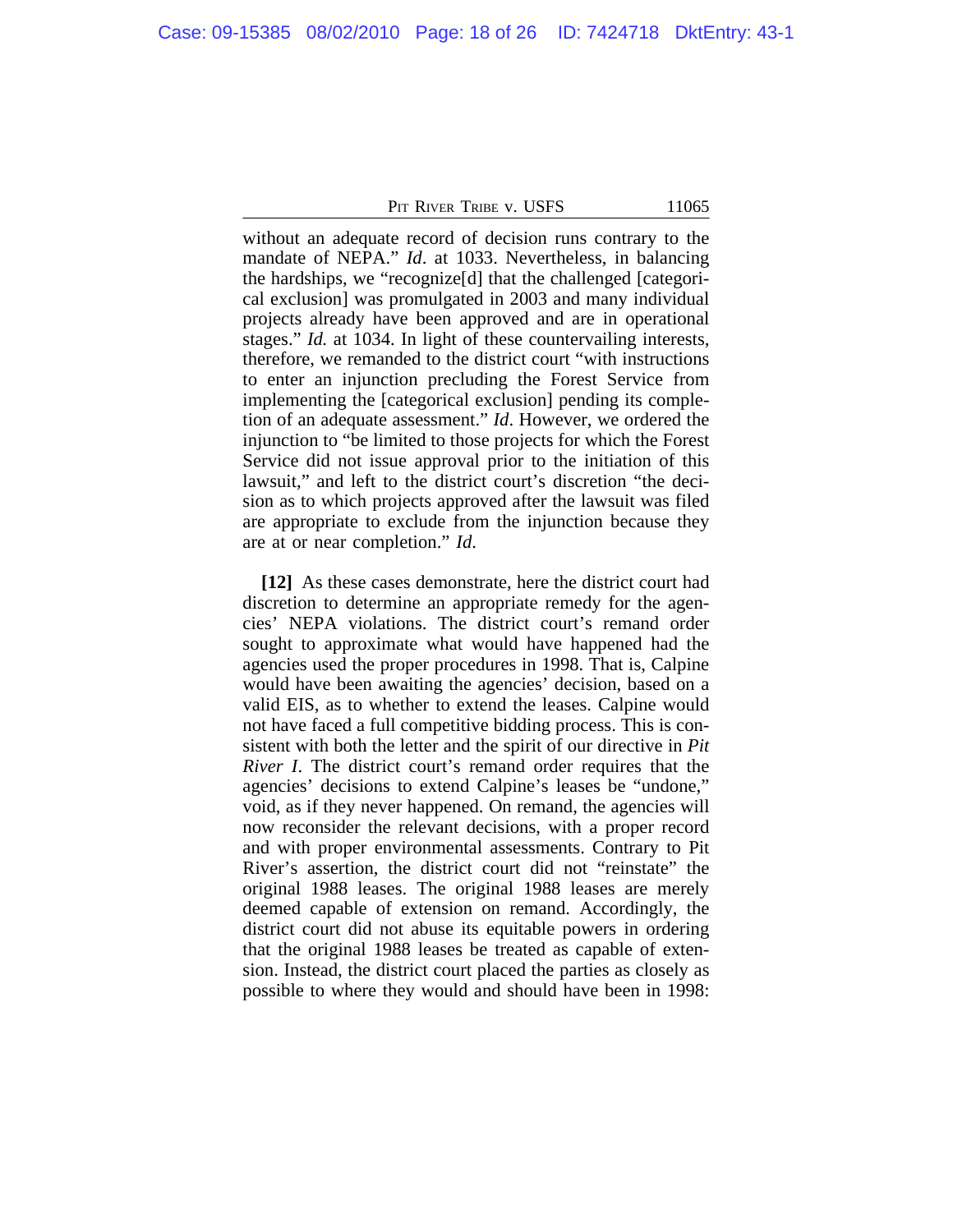Calpine seeks extensions of its leases, and the agencies must now properly act on that request.

### **2.**

Pit River asserts that our *Pit River I* decision contemplated that Calpine would possess no present rights in the leases. Pit River points to the following passage in *Pit River I*:

Without the affirmative re-extension of the 1988 leases, Calpine would have retained no rights at all to the leased property and would not have been able to go forward with the Fourmile Hill Plant. The status quo before the 1998 extensions was that Calpine owned rights to produce geothermal steam valid through May 31, 1998, after which Calpine owned nothing.

469 F.3d at 784. Pit River argues that this statement shows that Calpine must seek an entirely new lease.

**[13]** The above-quoted statement must be put in context. In *Pit River I*, the agencies urged that the 1998 lease extensions merely preserved the status quo and did not require a separate EIS. *See id*.; *cf*. *also Nat'l Wildlife Fed'n v. Espy*, 45 F.3d 1337, 1344 (9th Cir. 1995) (*"Discretionary agency action that does not alter the status quo does not require an EIS."); Kootenai Tribe of Idaho v. Veneman*, 313 F.3d 1094, 1114 (9th Cir. 2002) (" 'an EIS is not required in order to leave nature alone' ") (citation omitted). We did not agree with the agencies' contention that the 1998 lease extensions preserved the status quo, because extension of the 1988 leases was not a mere continuation of use. *Compare Pit River I*, 469 F.3d at 784, *with Espy*, 45 F.3d at 1343-44. We described the situation as follows: "Instead of preserving the status quo, the lease extensions gave Calpine an extra five years to develop the land and the possibility of obtaining a future lease extension of up to forty years." *Pit River I*, 469 F.3d at 784. Pit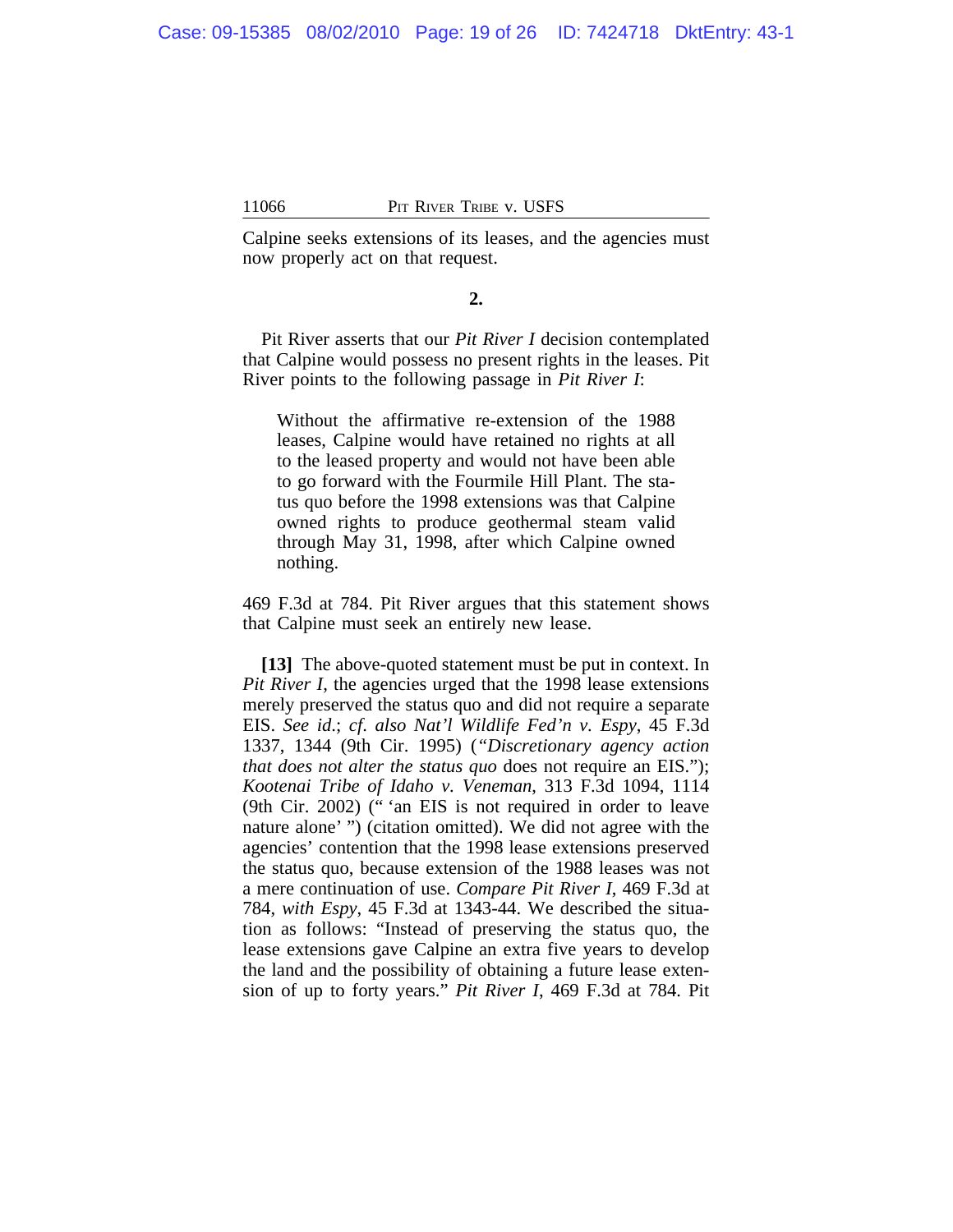River relies, therefore, on a statement made in the context of our ruling that the 1998 extensions required an EIS because they did not merely preserve the status quo. *Id*. We were not explaining what result would follow from an invalidation of the lease extensions on appeal.

Pit River also argues that evaluation of the lease extensions alone will provide insufficient relief, if any at all. Pit River argues that the agency process will be tainted by the momentum the project has gained since 1998 and by the agencies' longstanding relationship with Calpine. If the agencies reconsider only the lease extensions, Pit River argues the agencies will be tempted to respect their prior commitments. Pit River argues that this case is similar to *Metcalf v. Daley*, in which we warned that a prior relationship between an agency and a group might taint the agency process. 214 F.3d 1135, 1144 (9th Cir. 2000). There, the Makah Tribe wished to recommence whaling; the relevant agency had made a written commitment to the Makah and taken "concrete efforts on their behalf." *Id*. We expressed concern that, under these circumstances, an environmental assessment might be biased in favor of the Makah's interests. *Id*.

While bureaucratic inertia may be a risk, we presume that agencies will follow the law. *See N. Cheyenne Tribe v. Hodel*, 851 F.2d 1152, 1157 (9th Cir. 1988) ("Bureaucratic rationalization and bureaucratic momentum are real dangers, to be anticipated and avoided by the Secretary. . . . We assume the Secretary will comply with the law"). Unlike the agency in *Metcalf*, 214 F.3d at 1144, the agencies here have not made a commitment to support Calpine's objectives. Moreover, what "commitments" the agencies have made — in the form of the 1998 and 2002 lease extensions and the Fourmile Hill Plant approval — have been undone. The agencies are therefore in a position to take a "hard look" at these commitments anew. There is indubitably some risk that the agencies may feel pressure to extend the leases, due to their dealings with Calpine over several decades. But these pressures are no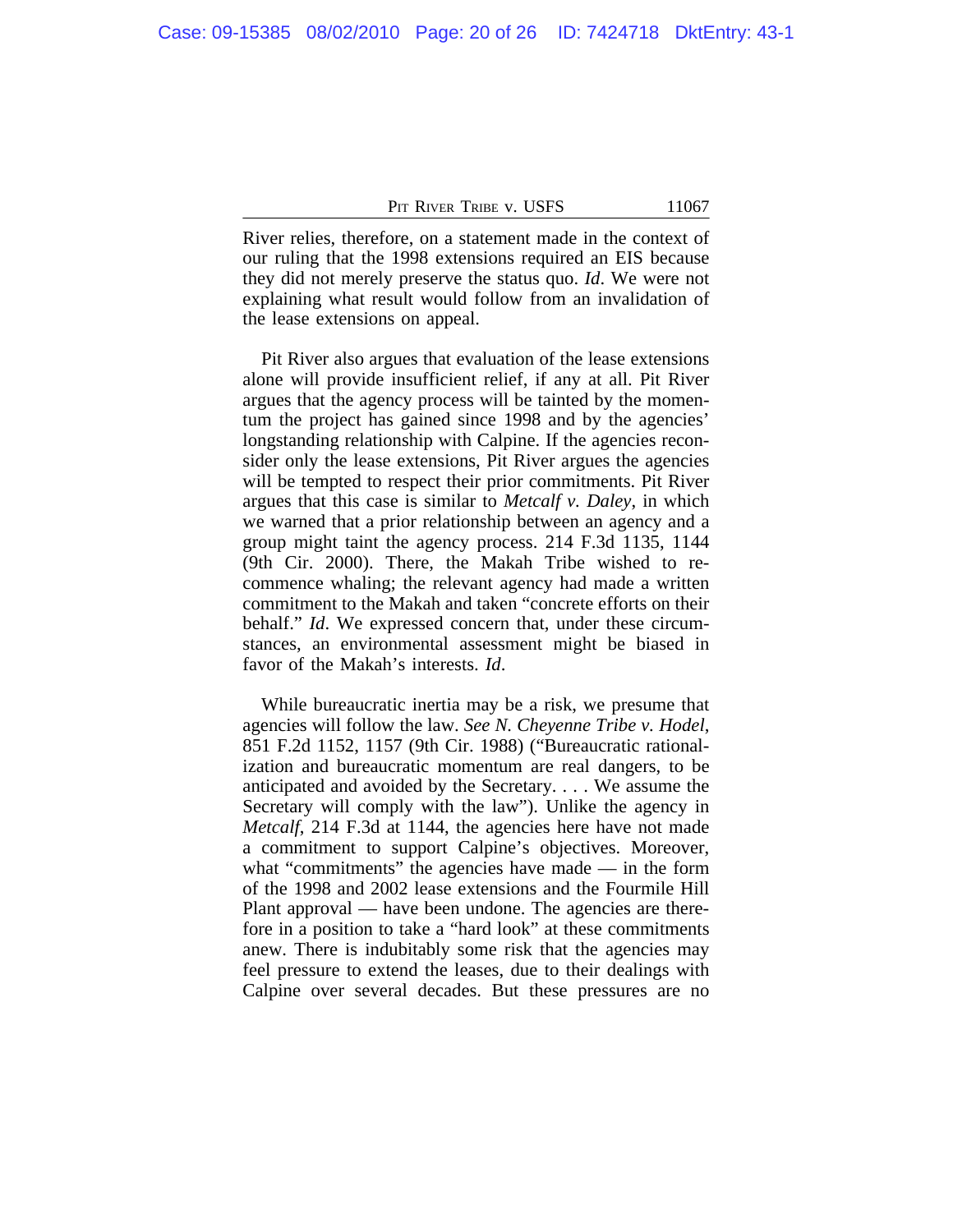greater than those inherent in *any* decision where the agency already has a history of dealings with the counterparty, such as a lessee.

**[14]** Seeking to bolster this argument, Pit River asserts that the district court remand order created "new property rights" in Calpine, which "resurrects the specter of a constitutional taking[s] claim" in the event that the agencies deny the lease extensions. Pit River argues that the remand order gives Calpine a "credible litigation threat" to pursue claims for takings or breach of contract, which will "cast[ ] a significant pall over the objectivity of the remand process." Any possible claims by Calpine are not before us, and are in any case unripe. We will not opine on the merits of such speculative claims. We reiterate and will instruct the district court on remand, however, to clarify that the 1998 extensions and all subsequent decisions did not "take effect," but rather are simply deemed *capable* of extension.

### **3.**

Pit River alternatively argues that, if the status of Calpine's leases was not resolved by operation of law and by *Pit River I*, their status should be determined by the agencies in the first instance, and on a proper administrative record. To accept Pit River's argument in this regard, we must first accept Pit River's characterization of the district court's remand order as a decision to "reinstate" the original 1988 leases. As explained above, the original 1988 leases have not been and need not be reinstated. Rather, they are deemed to be capable of extension under proper circumstances and need only be deemed capable of extension upon remand to the agencies.

In light of our holding that the district court did not err in treating the original 1988 leases as capable of extension on remand, we need not reach the argument advanced by Calpine and the agencies that a provision of the Administrative Procedure Act, 5 U.S.C. § 558(c), renders the original 1988 leases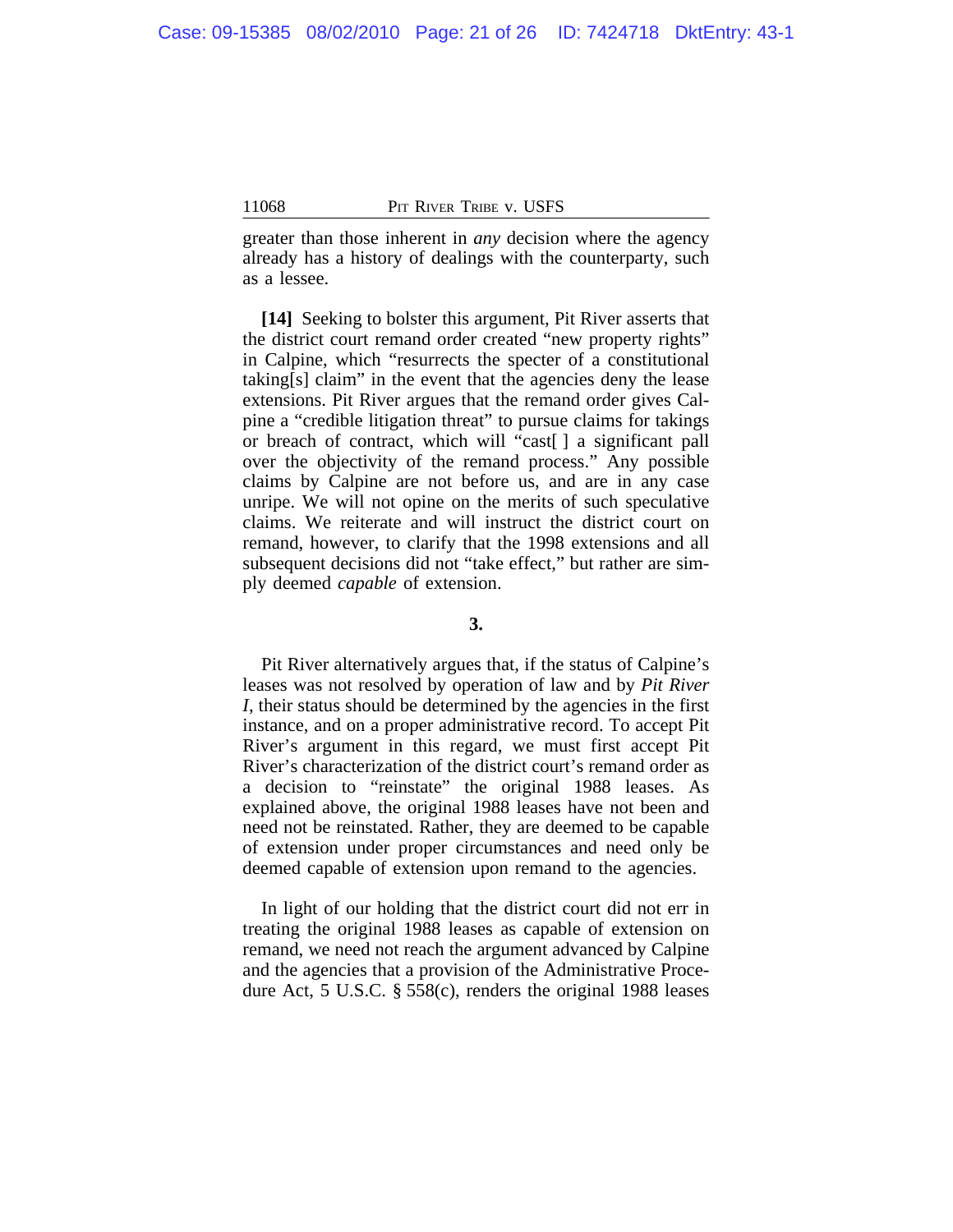operational until a valid extension decision is made on remand.

The district court's reasoning was incorrect on one point. The district court construed *Pit River I* as vesting it with the option of *either* invalidating the leases as of 1998 *or* enjoining any surface-disturbing activity pending remand to the agency. The district court considered that

The court of appeals decision makes clear that the mere finding of a NEPA violation does not automatically and retroactively invalidate anything. The two alternative remedies identified by the court of appeals which would ensure full compliance were: (1) invalidating the leases as of 1998 thus nullifying the 2002 extensions; or (2) enjoining any surfacedisturbing activity until the agencies comply fully with NEPA and other statutes. [*Pit River I*,] 469 F.3d at 779.

The district court chose the latter course of action, enjoining surface-disturbing activity, holding that "despite noncompliance, the 1998 lease extension in this case took effect and the 1988 leases did not expire."

This was error. The district court relied on language from our *Pit River I* opinion concerning *standing*, that is, whether Pit River's claimed injuries were redressable for purpose of standing. On the issue of *relief*, our opinion in *Pit River I* was clear that the 1998 and 2002 lease extensions "must be undone" and the subsequent decisions "premised on Calpine's possession of a valid right to develop the land" be "set aside." 469 F.3d at 788. Thus, the district court was incorrect to the extent that it held that "the 1998 lease extension in this case took effect." As a practical matter, this error is harmless because the district court's order directed the lease extensions to be vacated, but for the avoidance of doubt, we order the district court to clarify on remand that the 1998 extensions did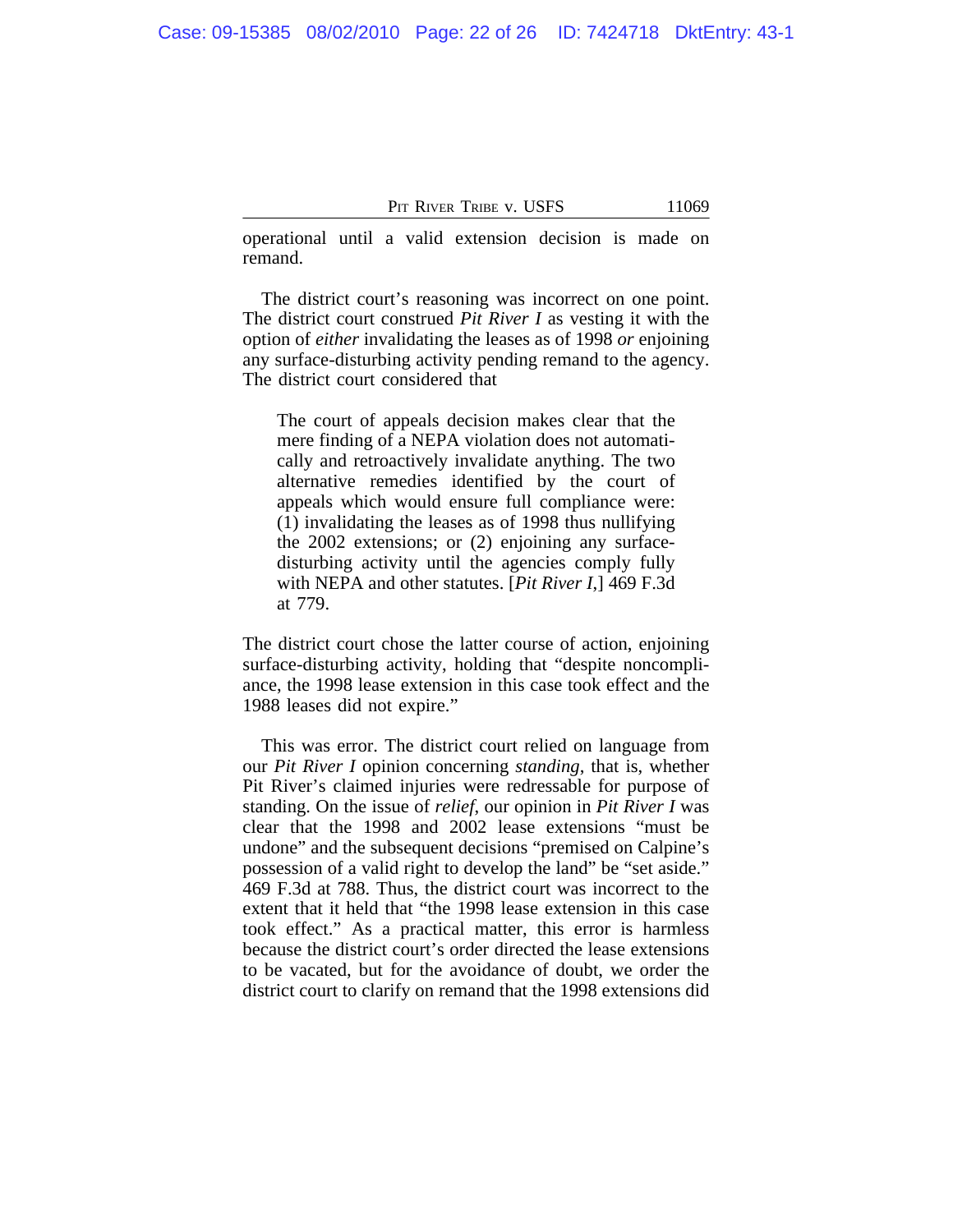not take effect; rather, the original 1988-1998 leases are simply deemed capable of extension.

### **B.**

Pit River also argues that the district court erred in prescribing "*ad hoc* procedures" for the BLM's reconsideration of the extensions. As discussed above, courts have discretion to formulate equitable relief to remedy a NEPA violation. We conclude that the district court properly gave guidance to the agencies on how to reconcile the *Pit River I* mandate with certain post-1998 changes in the law of geothermal leases.

The Geothermal Steam Act was amended in 2005 to provide (among other things) that lease extensions were mandatory, not discretionary, so long as the lessee met certain conditions unrelated to NEPA or NHPA obligations. *Pit River I*, 469 F.3d at 780. The BLM subsequently issued "transition rules" explaining how the 2005 amendments would impact leases issued before August 8, 2005*. Id.* at 781. The transition rules, which were issued after our decision in *Pit River I*, provide that a lessee of a lease issued before August 8, 2005 "may elect to be subject to" the new regulations, if they made such an election by December 1, 2008. 43 C.F.R. § 3200.7. Calpine submitted such an election. Thus, under the amended regulations, the BLM would be obliged to grant Calpine's extension without regard to NEPA or NHPA review.

A mandatory extension, however, would clearly be counter to our mandate in *Pit River I*. To avoid that result, the district court ordered that on remand:

Notwithstanding amendments to the Geothermal Steam Act and its implementing regulations, and regardless of whether Calpine elects to subject the leases to the new regulations, BLM shall have absolute discretion to void or cancel the leases, deny lease extensions or unit commitment, and add or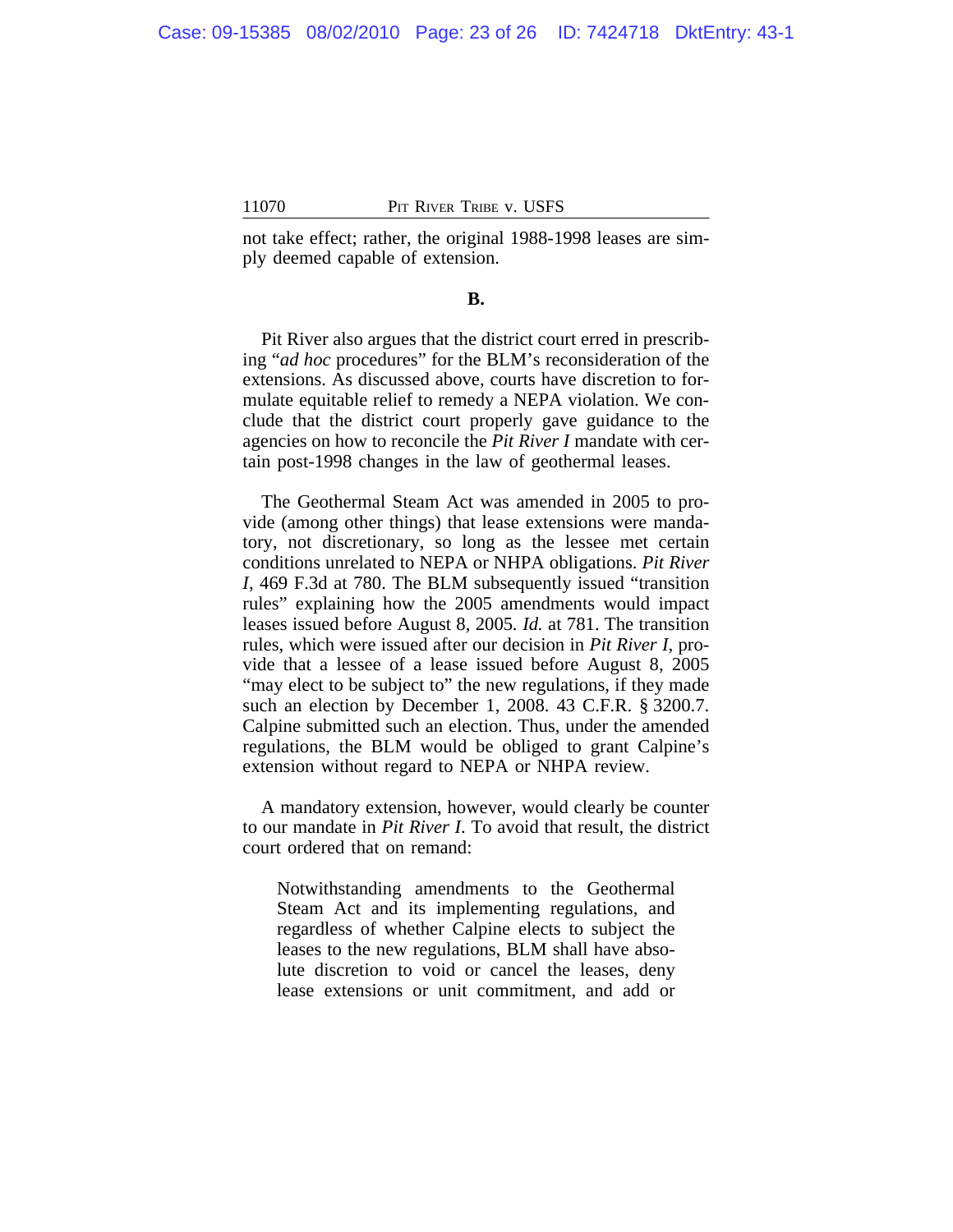modify lease conditions; BLM shall have absolute discretion to deny, approve, or modify the plan of utilization [for the Fourmile Hill Plant]; and the Forest Service shall have absolute discretion to deny, approve, or modify proposed surface use or development on National Forest System lands affected by the leases. In the event Calpine elects to subject the Fourmile Leases to the new regulations, BLM shall issue a decision suspending application of the election as it pertains to the term of the leases pending and conditioned upon the analysis required under Paragraph 9.

Paragraph 9, in turn, stated that notwithstanding the statutory amendments and Calpine's election, the agencies must prepare an EIS which must "include a 'no action' alternative and a 'hard look' at whether lands affected by the leases should be developed for energy at all."

**[15]** These instructions represent a reasonable exercise of the district court's equitable powers to resolve the potential conflict between the current regulations and our mandate in *Pit River I*. Our directive in *Pit River I*, and the district court's task on remand, was to require the agencies to do now what they should have done in 1998. If in 1998, after compliance with NEPA and NHPA, the Calpine leases had been validly extended, Calpine would eventually have been given the option to make an election to have its pre-2005 leases governed by the new regulations. The district court's remand order has specified that any such election will not interfere with a "hard look" at the 1998 extension and subsequent decisions, but also ensured that should those decisions survive further agency scrutiny, Calpine's election will be operative thereafter.

#### **C.**

Pit River argues that the district court's remand order is internally inconsistent. Pit River points out that a passage of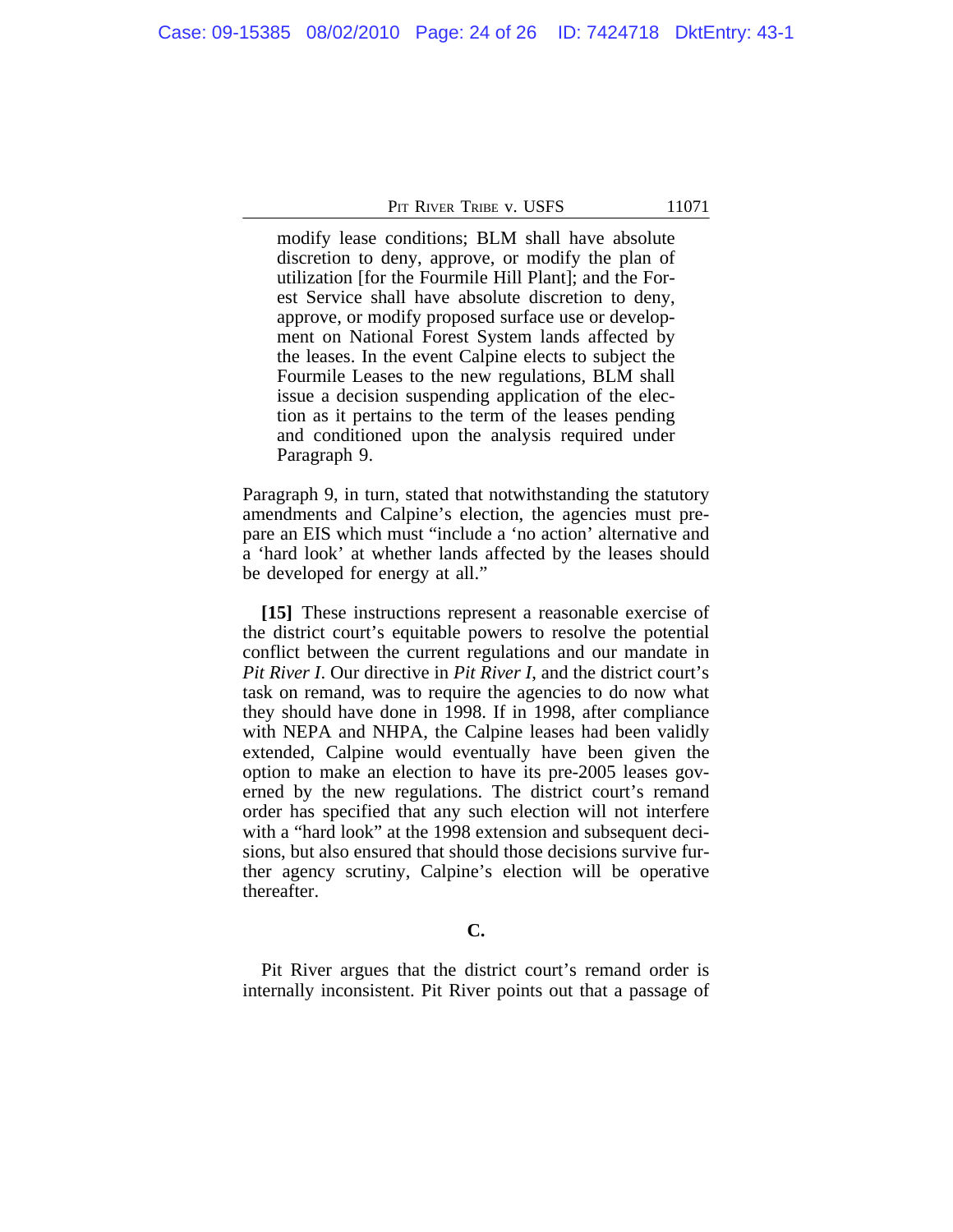the district court's remand order provides that the "BLM shall have absolute discretion to void or cancel the leases, deny lease extensions or unit commitment, and add or modify lease conditions" and "to deny, approve, or modify the plan of utilization." Another provision of the district court's remand order "directs the BLM to issue a decision that 'reserves absolute right to deny lease extensions, *until* commitment, and/or development of the leases.' " In geothermal leasing, "unit" commitment" refers to regulations that allow lessees in a geographic area to "commit" multiple leases to a "unit agreement," pursuant to which separately owned interests in geothermal resources may be treated as a single consolidated unit for certain purposes. *See* 43 C.F.R. §§ 3280.1, 3280.2, 3281.9(b). In 2002, Calpine committed several leases, including the two at issue here, to a unit agreement. Pit River thus argues that the district court order only gives the BLM the power to deny lease extensions "until commitment," and because commitment has already happened, the BLM will not be able to deny the extensions.

Pit River's fear is misplaced for two reasons. First, the 2002 unit commitment of the two leases occurred after the faulty 1998 extension decision, and is thus governed by *Pit River I*'s directive that "[t]he rest of the project approval process . . . was premised on Calpine's possession of a valid right to develop the land and therefore must be set aside." 469 F.3d at 788. Second, both the agencies and Calpine have represented in their briefs that the word "until," as it appears in the above-quoted passage from the district court's remand order, is a typographical error that was intended to read "unit." For the avoidance of doubt, we order the district court to correct this typographical error on remand; once it is corrected, the apparent contradiction in the order will be remedied.

#### **III.**

**[16]** In conclusion, we substantially uphold the district court's remand; and we remand with instructions to correct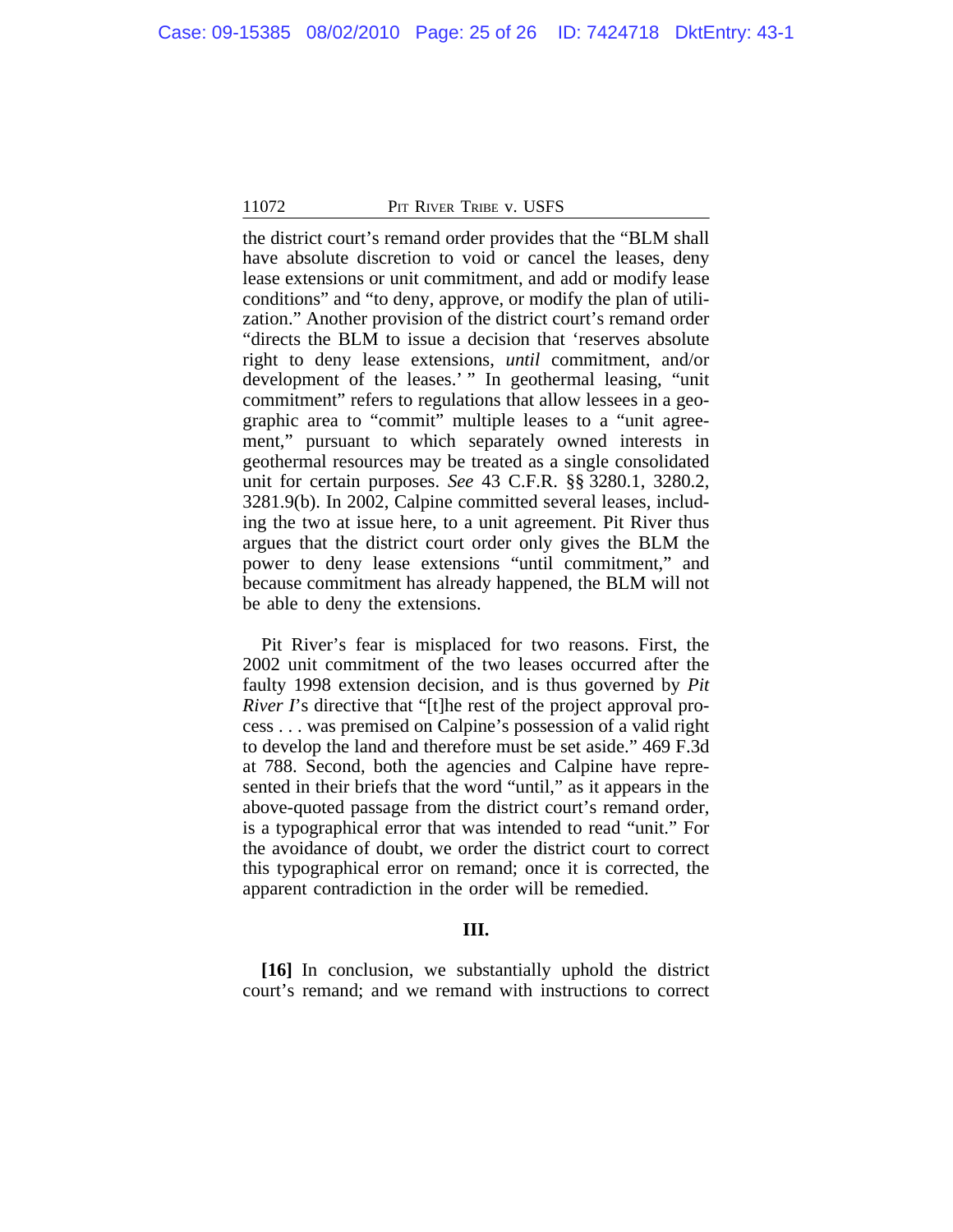(1) the statement that "the 1998 lease extension in this case took effect and the 1988 leases did not expire" as explained in Part II.A of this opinion, and (2) the typographical error using the word "until" instead of the word "unit," as explained in Part II.C of this opinion.

**AFFIRMED IN PART, REVERSED IN PART, AND REMANDED WITH INSTRUCTIONS AND FOR FUR-THER PROCEEDINGS CONSISTENT WITH THIS OPINION.**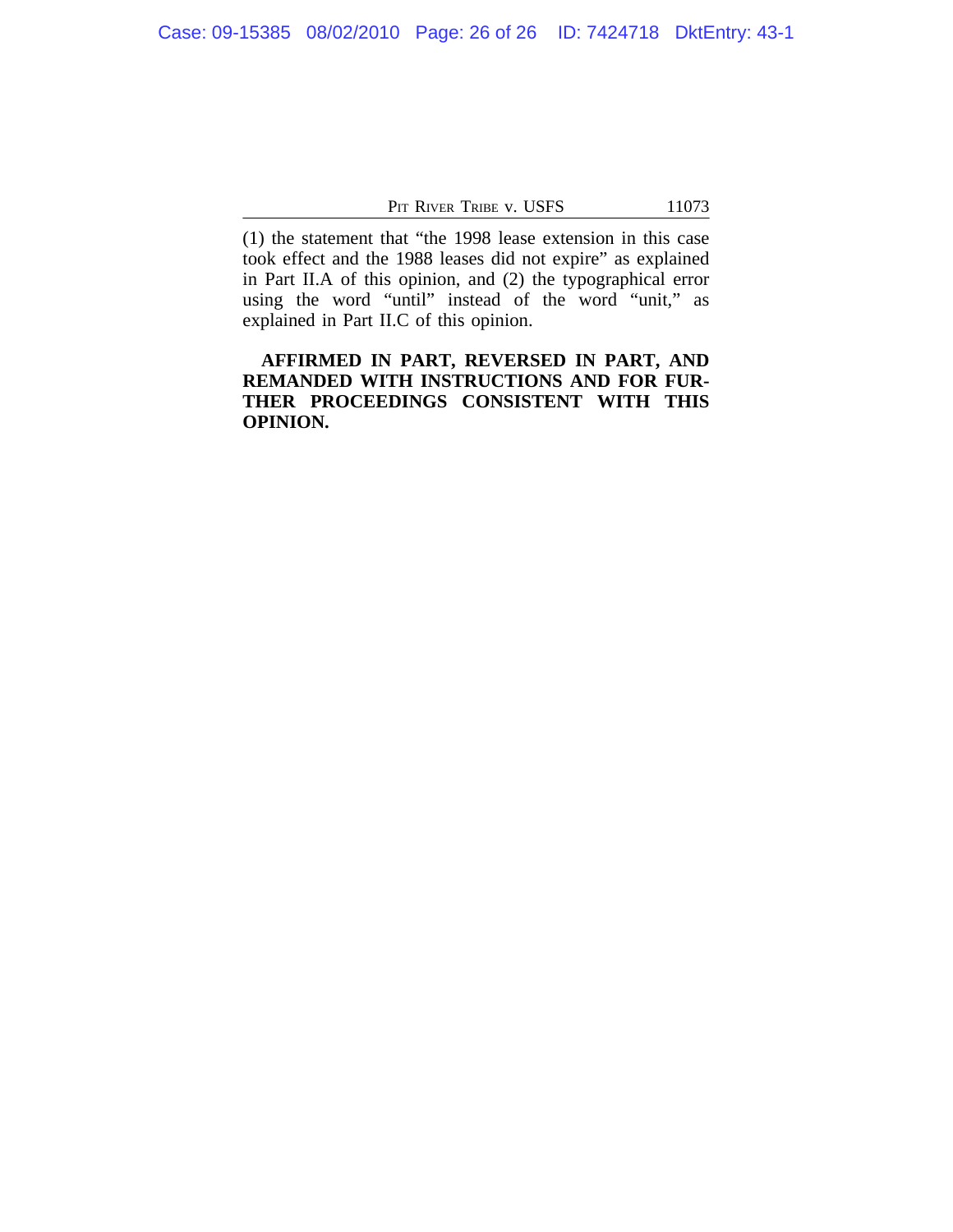## **United States Court of Appeals for the Ninth Circuit**

### **Office of the Clerk**

95 Seventh Street San Francisco, CA 94103

# **Information Regarding Judgment and Post-Judgment Proceedings**

(December 2009)

### **Judgment**

This Court has filed and entered the attached judgment in your case. Fed. R. App. P. 36. Please note the filed date on the attached decision because all of the dates described below run from that date, not from the date you receive this notice.

## **Mandate (Fed. R. App. P. 41; 9th Cir. R. 41-1 & -2)**

The mandate will issue 7 days after the expiration of the time for filing a petition for rehearing or 7 days from the denial of a petition for rehearing, unless the Court directs otherwise. To file a motion to stay the mandate, file it electronically via the appellate ECF system or, if you are a pro se litigant or an attorney with an exemption from using appellate ECF, file one original motion on paper.

## **Petition for Panel Rehearing (Fed. R. App. P. 40; 9th Cir. R. 40-1) Petition for Rehearing En Banc (Fed. R. App. P. 35; 9th Cir. R. 35-1 to -3)**

## **(1) A. Purpose (Panel Rehearing):**

- A party should seek panel rehearing only if one or more of the following grounds exist:
	- ► A material point of fact or law was overlooked in the decision;
	- ► A change in the law occurred after the case was submitted which appears to have been overlooked by the panel; or
	- ► An apparent conflict with another decision of the Court was not addressed in the opinion.
- Do not file a petition for panel rehearing merely to reargue the case.

## **B. Purpose (Rehearing En Banc)**

 • A party should seek en banc rehearing only if one or more of the following grounds exist: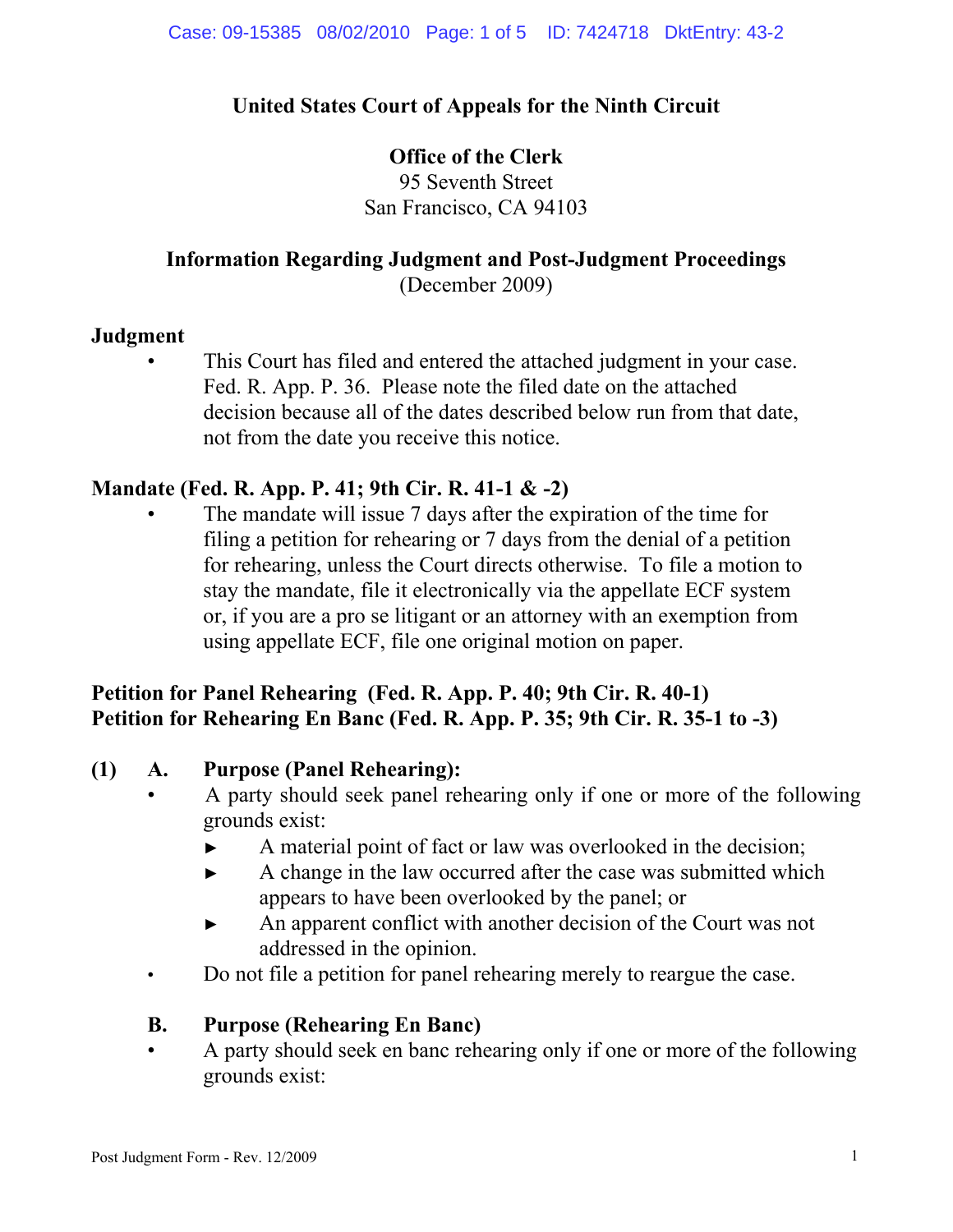- ► Consideration by the full Court is necessary to secure or maintain uniformity of the Court's decisions; or
- The proceeding involves a question of exceptional importance; or
- $\blacktriangleright$  The opinion directly conflicts with an existing opinion by another court of appeals or the Supreme Court and substantially affects a rule of national application in which there is an overriding need for national uniformity.

## **(2) Deadlines for Filing:**

- A petition for rehearing may be filed within 14 days after entry of judgment. Fed. R. App. P.  $40(a)(1)$ .
- If the United States or an agency or officer thereof is a party in a civil case, the time for filing a petition for rehearing is 45 days after entry of judgment. Fed. R. App. P. 40(a)(1).
- If the mandate has issued, the petition for rehearing should be accompanied by a motion to recall the mandate.
- *See* Advisory Note to 9th Cir. R. 40-1 (petitions must be received on the due date).
- An order to publish a previously unpublished memorandum disposition extends the time to file a petition for rehearing to 14 days after the date of the order of publication or, in all civil cases in which the United States or an agency or officer thereof is a party, 45 days after the date of the order of publication. 9th Cir. R. 40-2.

## **(3) Statement of Counsel**

 • A petition should contain an introduction stating that, in counsel's judgment, one or more of the situations described in the "purpose" section above exist. The points to be raised must be stated clearly.

## **(4) Form & Number of Copies (9th Cir. R. 40-1; Fed. R. App. P. 32(c)(2))**

- The petition shall not exceed 15 pages unless it complies with the alternative length limitations of 4,200 words or 390 lines of text.
- The petition must be accompanied by a copy of the panel's decision being challenged.
- An answer, when ordered by the Court, shall comply with the same length limitations as the petition.
- If a pro se litigant elects to file a form brief pursuant to Circuit Rule 28-1, a petition for panel rehearing or for rehearing en banc need not comply with Fed. R. App. P. 32.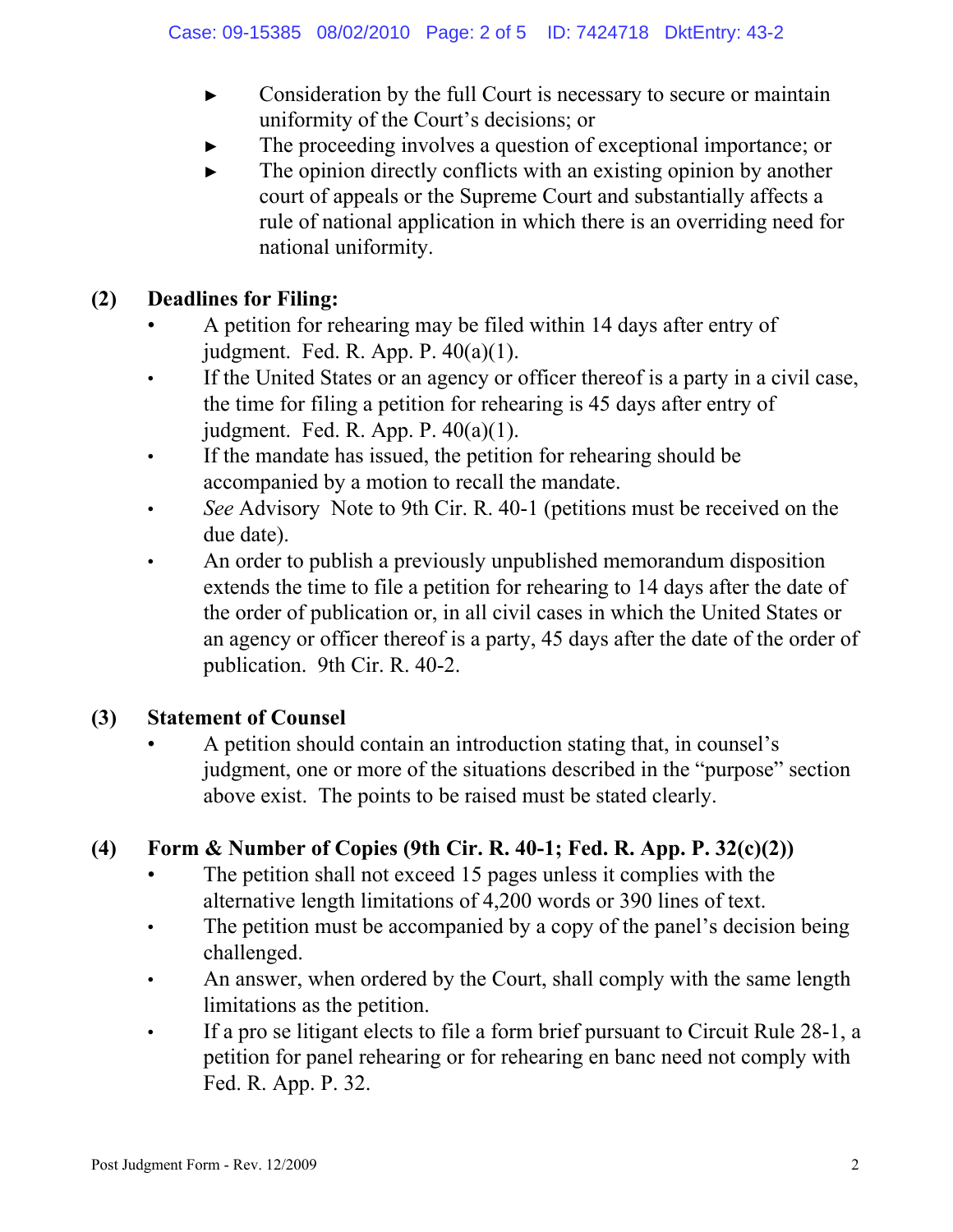- The petition or answer must be accompanied by a Certificate of Compliance found at Form 11, available on our website at under *Forms.*
- You may file a petition electronically via the appellate ECF system. No paper copies are required unless the Court orders otherwise. If you are a pro se litigant or an attorney exempted from using the appellate ECF system, file one original petition on paper. No additional paper copies are required unless the Court orders otherwise.

## **Bill of Costs (Fed. R. App. P. 39, 9th Cir. R. 39-1)**

- The Bill of Costs must be filed within 14 days after entry of judgment.
- See Form 10 for additional information, available on our website at under *Forms.*

## **Attorneys Fees**

- Ninth Circuit Rule 39-1 describes the content and due dates for attorneys fees applications.
- All relevant forms are available on our website at under *Forms* or by telephoning (415) 355-7806.

## **Petition for a Writ of Certiorari**

• Please refer to the Rules of the United States Supreme Court at

## **Counsel Listing in Published Opinions**

- Please check counsel listing on the attached decision.
- If there are any errors in a published opinion, please send a letter **in writing within 10 days** to:
	- ► West Publishing Company; 610 Opperman Drive; PO Box 64526; St. Paul, MN 55164-0526 (Attn: Kathy Blesener, Senior Editor);
	- ► and electronically file a copy of the letter via the appellate ECF system by using "File Correspondence to Court," or if you are an attorney exempted from using the appellate ECF system, mail the Court one copy of the letter.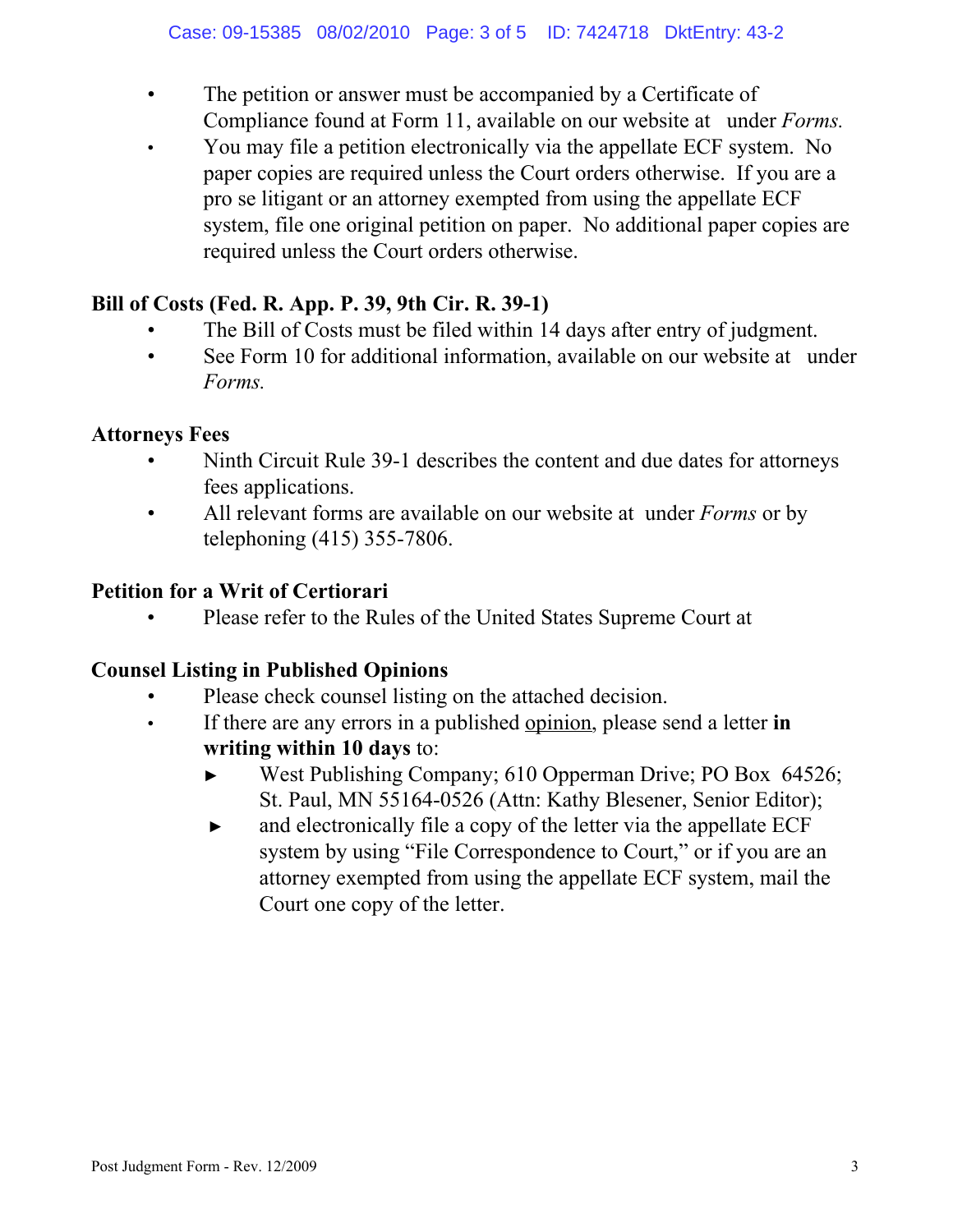### **United States Court of Appeals for the Ninth Circuit**

### **BILL OF COSTS**

**Note:** If you wish to file a bill of costs, it MUST be submitted on this form and filed, with the clerk, with proof of service, within 14 days of the date of entry of judgment, and in accordance with 9th Circuit Rule 39-1. A late bill of costs must be accompanied by a motion showing good cause. Please refer to FRAP 39, 28 U.S.C. § 1920, and 9th Circuit Rule 39-1 when preparing your bill of costs.

|                                                            | V. | 9th Cir. No. $\vert$ |  |
|------------------------------------------------------------|----|----------------------|--|
| The Clerk is requested to tax the following costs against: |    |                      |  |

| Cost Taxable<br>under FRAP 39,<br>28 U.S.C. § 1920,<br>9th Cir. R. 39-1 | <b>REQUESTED</b><br>Each Column Must Be Completed |                   | <b>ALLOWED</b><br>To Be Completed by the Clerk |                             |                 |                   |                          |                             |
|-------------------------------------------------------------------------|---------------------------------------------------|-------------------|------------------------------------------------|-----------------------------|-----------------|-------------------|--------------------------|-----------------------------|
|                                                                         | No. of<br>Docs.                                   | Pages per<br>Doc. | Cost per<br>Page*                              | <b>TOTAL</b><br><b>COST</b> | No. of<br>Docs. | Pages per<br>Doc. | Cost per<br>Page*        | <b>TOTAL</b><br><b>COST</b> |
| Excerpt of Record                                                       |                                                   |                   | \$                                             | \$                          |                 |                   | \$                       | \$                          |
| Opening Brief                                                           |                                                   |                   | \$                                             | \$                          |                 |                   | $\mathbf S$              | \$                          |
| Answering Brief                                                         |                                                   |                   | \$                                             | \$                          |                 |                   | $\mathbf S$              | \$                          |
| Reply Brief                                                             |                                                   |                   | \$                                             | \$                          |                 |                   | $\vert \mathbb{S} \vert$ | \$                          |
| Other**                                                                 |                                                   |                   | \$                                             | \$                          |                 |                   | 1\$                      | \$                          |
|                                                                         |                                                   |                   | TOTAL:                                         | \$.                         |                 |                   | TOTAL:                   | \$                          |

\* Costs per page may not exceed .10 or actual cost, whichever is less. 9th Circuit Rule 39-1.

\*\* Other: Any other requests must be accompanied by a statement explaining why the item(s) should be taxed pursuant to 9th Circuit Rule 39-1. Additional items without such supporting statements will not be considered.

Attorneys' fees **cannot** be requested on this form.